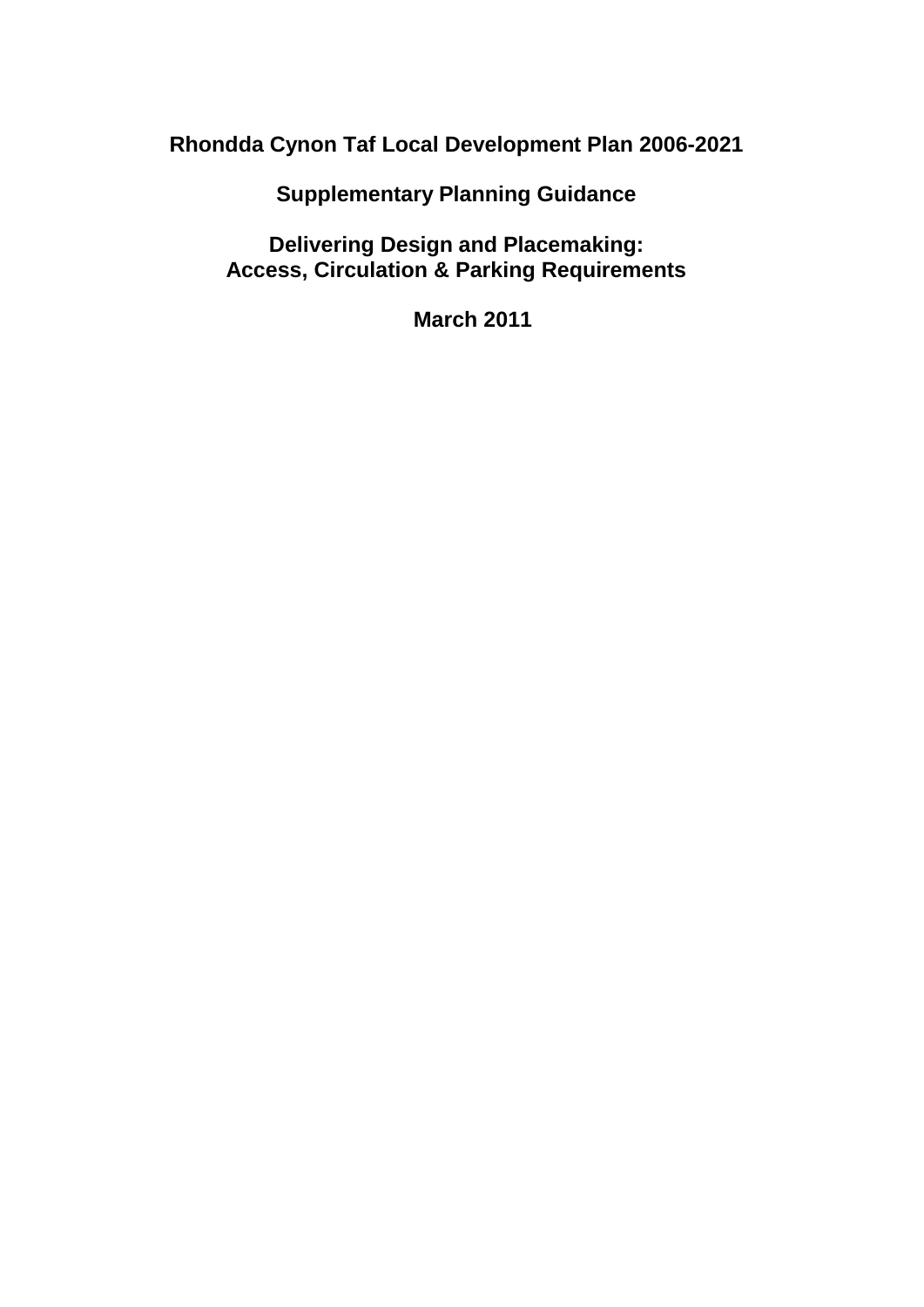# **Contents**

- 1 **Introduction**
- 2 **Policy Context**

# 3 **Issues**

- 3.1 Transport Tariff
- 3.2 Transport Assessment
- 3.3 Travel Plans
- 3.4 Parking
- 3.5 Design
- 3.6 Commuted Sums

# 4 **Planning Considerations & Requirements**

- 4.1 Transport Tariff
- 4.2 Transport Assessment<br>4.3 Travel Plans
- Travel Plans
- 4.4 Parking
- 4.5 Design
- 4.6 Commuted Sums

# 5 **Appendix**

- Parking Guidance Notes and Guideline Tables
- Cycle Parking Guidelines
- Motorcycle Parking Guidelines
- Parking Guidelines for Disabled Persons

# 6 **Further Reading**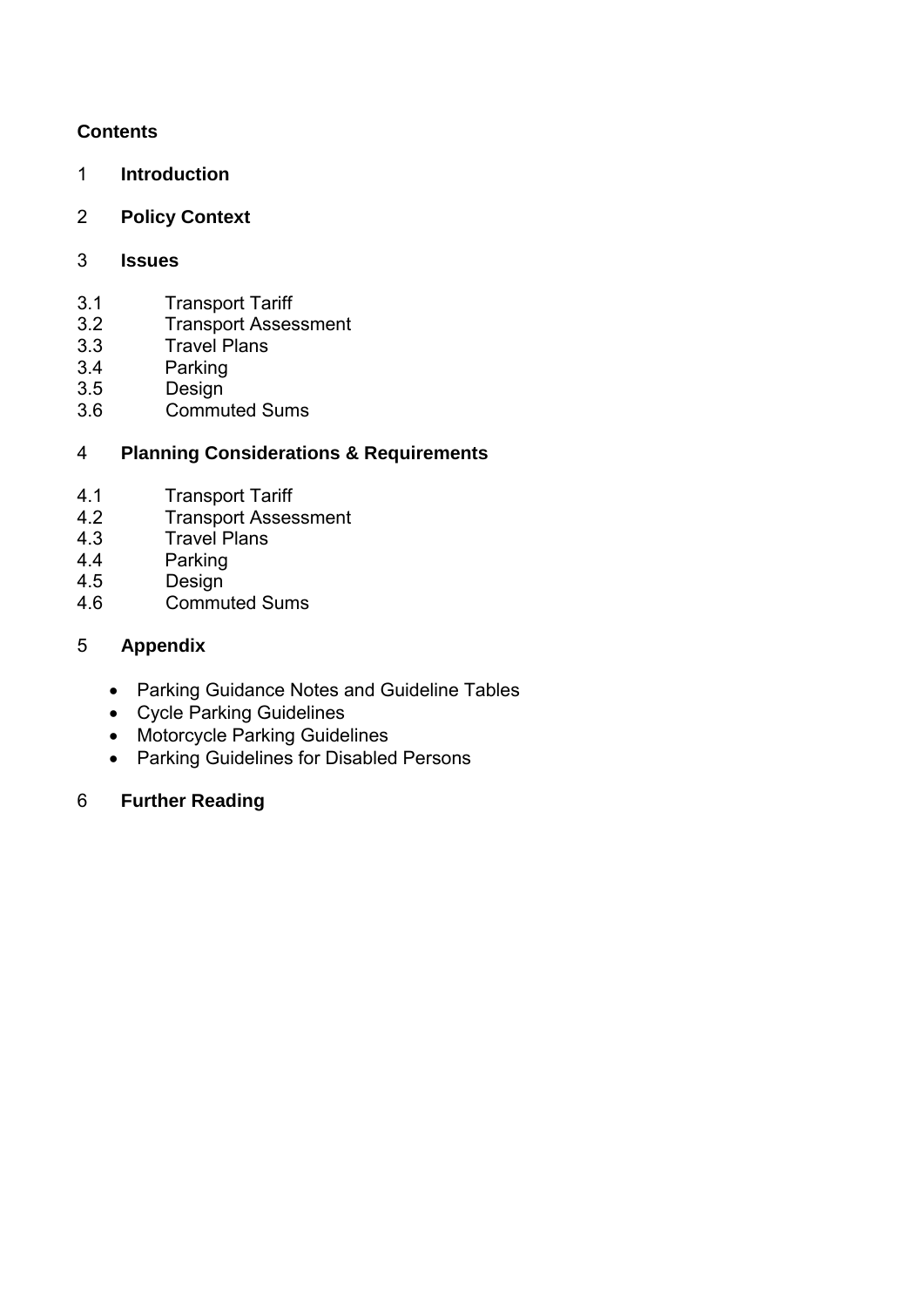# **1 Introduction**

1.1 This Supplementary Planning Guidance (SPG) has been produced to provide guidance on access, circulation and parking in the planning process. A draft was issued in January 2010 for a six-week consultation period. Responses to representations received were approved and the SPG as amended by those responses was adopted on 28 February 2011.

1.2 The guidance contained within this document relates specifically to access, circulation and parking requirements. The guidance applies to all categories of development for which planning permission is required, including new developments, extensions, redevelopments, conversions and material changes of use. The guidance contained within this document will help ensure a transparent approach to the provision of parking, developer contributions, travel plans and transport assessments and, crucially, will inform applicants of the Council's expectations at an early stage of the development process.

1.3 This SPG closely relates to the Planning Obligations SPG: the two should be read in conjunction.

# **2 Policy Context**

2.1 The Rhondda Cynon Taf Local Development Plan (LDP) sets out planning policies that will be applied in the County Borough apart from the Brecon Beacons National Park. This SPG provides supporting information with regard to the transport policies included in the LDP. It provides details that would not be appropriate in the more strategic LDP and is a material planning consideration in planning decisions.

2.2 The SPG principally supports the following LDP policies, although other policies in the LDP also require consideration of transportation implications:

# *Policy CS 8 – Transportation*

Improvements to the strategic transportation network in Rhondda Cynon Taf will be secured through a combination of the following:-

- a) The safeguarding and provision of land for the improvement of the strategic highway network, including development of:-
	- 1. The Gelli / Treorchy Relief Road;
	- 2. The Ynysmaerdy to Talbot Green Relief Road;
	- 3. The A4059 Aberdare Bypass Extension, and
	- 4. A465 Abergavenny / Hirwaun Dualling.
- b) The Implementation of a strategic transport corridor management system in the following strategic corridor areas;
- 1. A4119 / A473Corridor;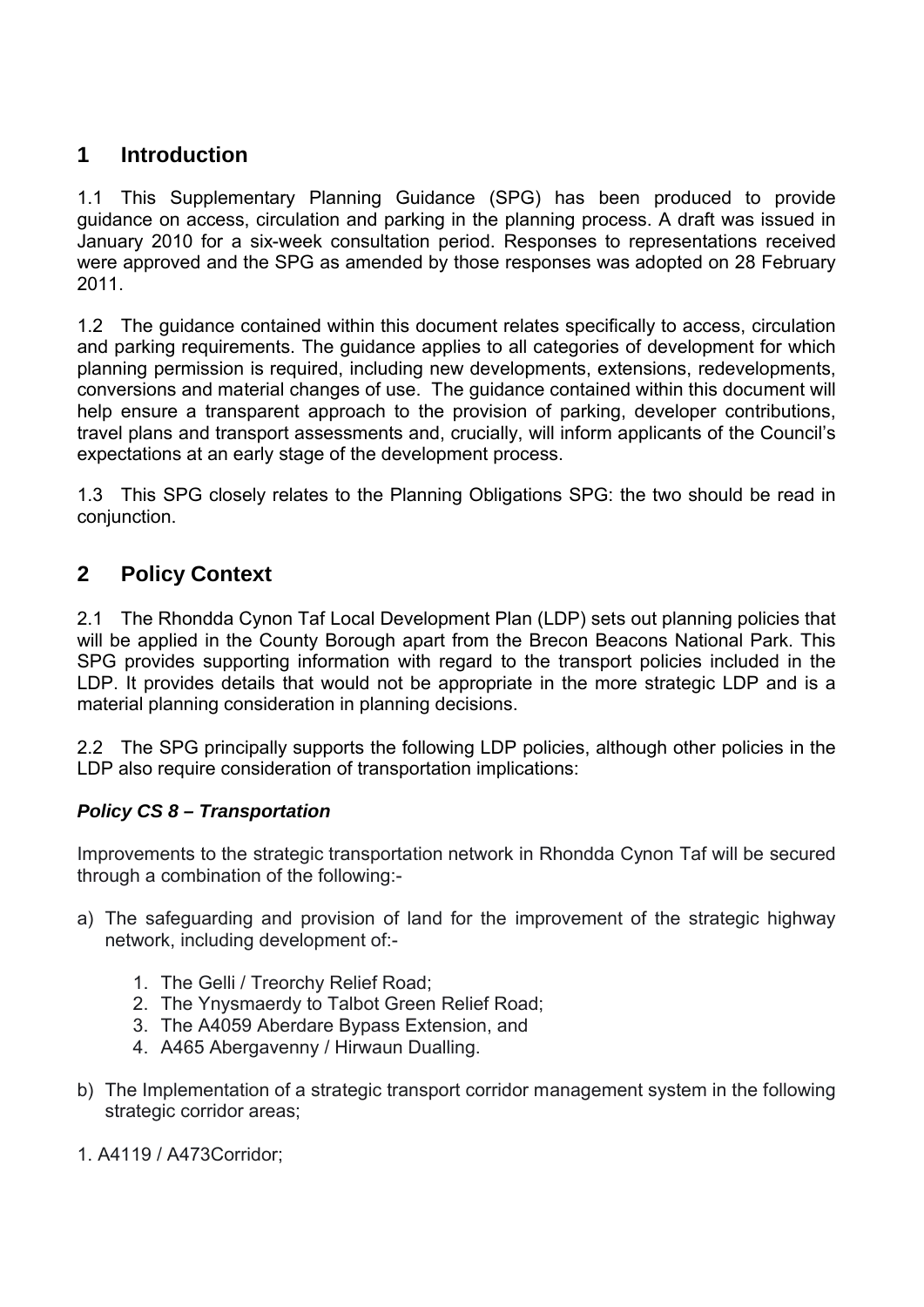- 2. A470 / A4059 Corridor, and
- 3. A4059 / A465 Corridor.

Provision of additional improvements in the highway network, public transport improvements and walking and cycling provision will be sought in accordance with policies NSA 20 to NSA 23 and SSA 18 to SSA 21.

#### *Policy AW 5 - New Development*

Development proposals will be supported where:-

- 1. Amenity
	- a. The scale, form and design of the development would have no unacceptable effect on the character and appearance of the site and the surrounding area;
	- b. Existing site features of built and natural environmental value would be retained;
	- c. There would be no significant impact upon the amenities of neighbouring occupiers;
	- d. The development would be compatible with other uses in the locality;
	- e. The development would include the use of multi-functional buildings;
	- f. The development designs out the opportunity for crime and anti social behaviour.
- 2. Accessibility
	- a. The development would be accessible to the local and wider community by a range of sustainable modes of transport;
	- b. The site layout and mix of uses maximises opportunities to reduce dependence on cars;
	- c. The development would have safe access to the highway network and would not cause traffic congestion or exacerbate existing traffic congestion;
	- d. Car parking would be provided in accordance with the Council's Supplementary Planning Guidance on Access, Parking and Circulation.

# **3 Issues**

#### *3.1 Transport Tariff*

3.1.1 The traffic growth in the County Borough now results in a number of significant congestion bottlenecks on the network including key strategic junctions. The level of congestion now experienced means that additional traffic cannot be accommodated on the existing road network without significant infrastructure improvements. An alternative to the individually negotiated Section 106 process, the Planning Obligations SPG introduces a "Transport Tariff". The introduction of a transport tariff on development sites means the following:

- The cumulative effect of additional traffic can be dealt with in a fairer manner;
- A more comprehensive solution is possible, avoiding piecemeal small scale improvements;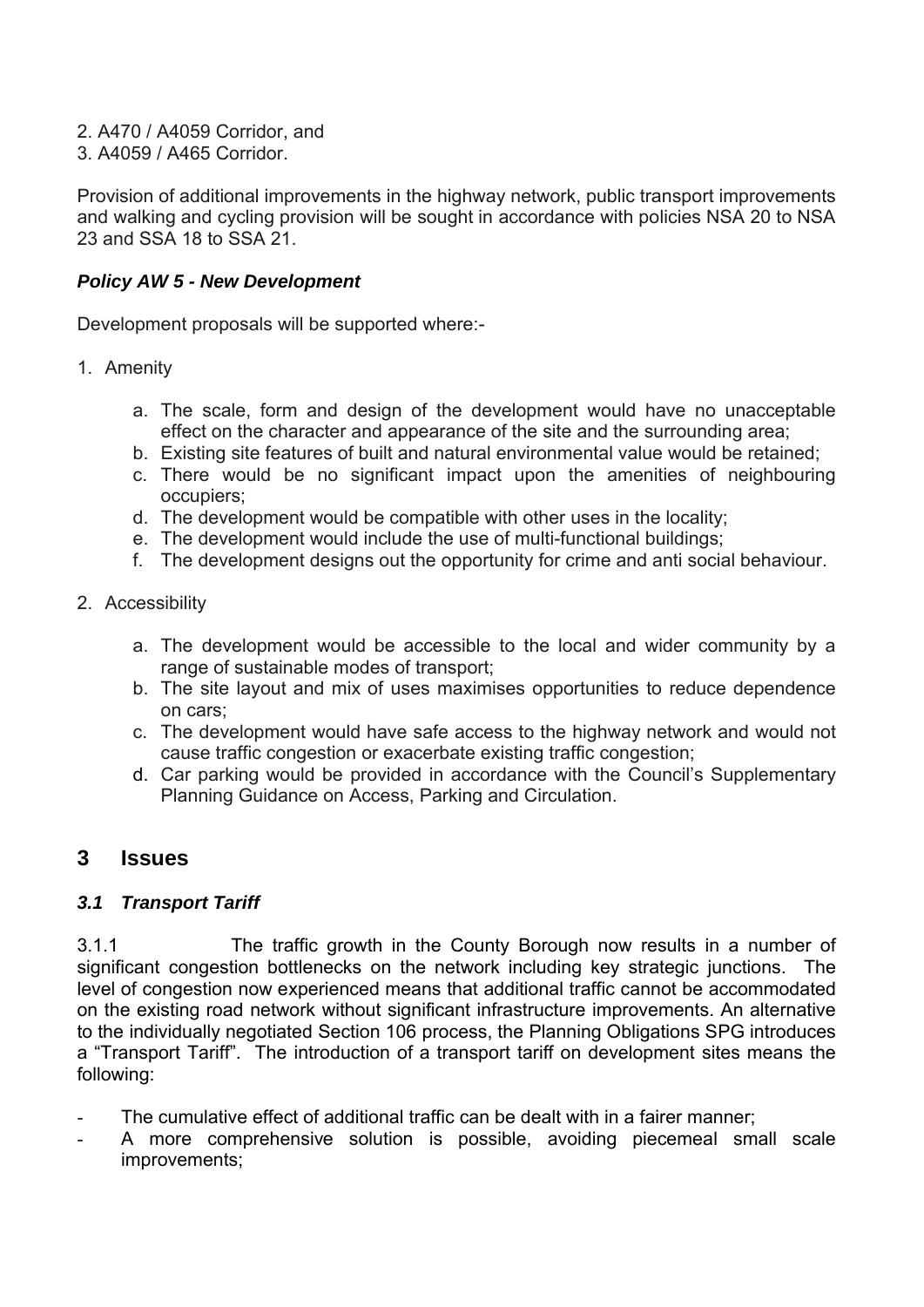The cost implications of developing a site can be identified at an earlier stage, which can be offset against land values.

3.1.2 A separate technical report has been produced by the Council entitled "Strategic Transport Corridors Infrastructure Needs Studies – Report 4: Charging Methodology Report". This report is one of four that considers the development implications, particularly of the larger strategic sites, on the main movement corridors in the County Borough. It details the background behind the consideration of introducing a transport tariff for new development, the calculations used to derive the level of transport tariff and how the tariff could be applied.

3.1.3 The transport tariff relates to infrastructure improvements on the strategic network that are required to accommodate the anticipated growth in traffic from the strategic sites and other development sites identified in the LDP process. It does not cover public transport investment in either infrastructure or new/enhanced service levels. Nor does it cover highway improvements required to gain access to the site or to accommodate additional traffic in the vicinity of the site. Any contributions required for these purposes would be calculated on a site by site basis informed by the Transport Assessment (TA) (please see 3.2 below).

3.1.4 Importantly the transport tariff is also not geared to solving existing transport problems or issues relating to natural growth.

# *3.2 Transport Assessment*

3.2.1 A Transport Assessment (TA) and Transport Implementation Strategy (TIS) should be prepared and submitted alongside the relevant planning application for any development that could have significant transport implications. A TA is a comprehensive and consistent review of all the potential transport impacts of a proposed development or redevelopment, with an agreed plan to reduce any adverse consequences. Covering access by all modes of travel, a TA should provide information to enable the Council to consider how the proposed development is likely to function in transport terms and what effect, beneficial, adverse or otherwise the development will have on the surrounding highway network. A TIS would be required to identify how necessary infrastructure and services would be provided.

3.2.2 This document provides guidance on Transport Assessment and reflects TAN 18: Transport and the Department for Transport's (2007) 'Guidance on Transport Assessment' publication.

## *3.3 Travel Plans*

3.3.1 Travel Plans have a significant role to play in achieving a reduction in road traffic by enabling organisations to manage their travel needs and encourage more sustainable modes of travel. A travel plan is a package of measures designed to reduce car use (especially single occupancy vehicles) from new developments by supporting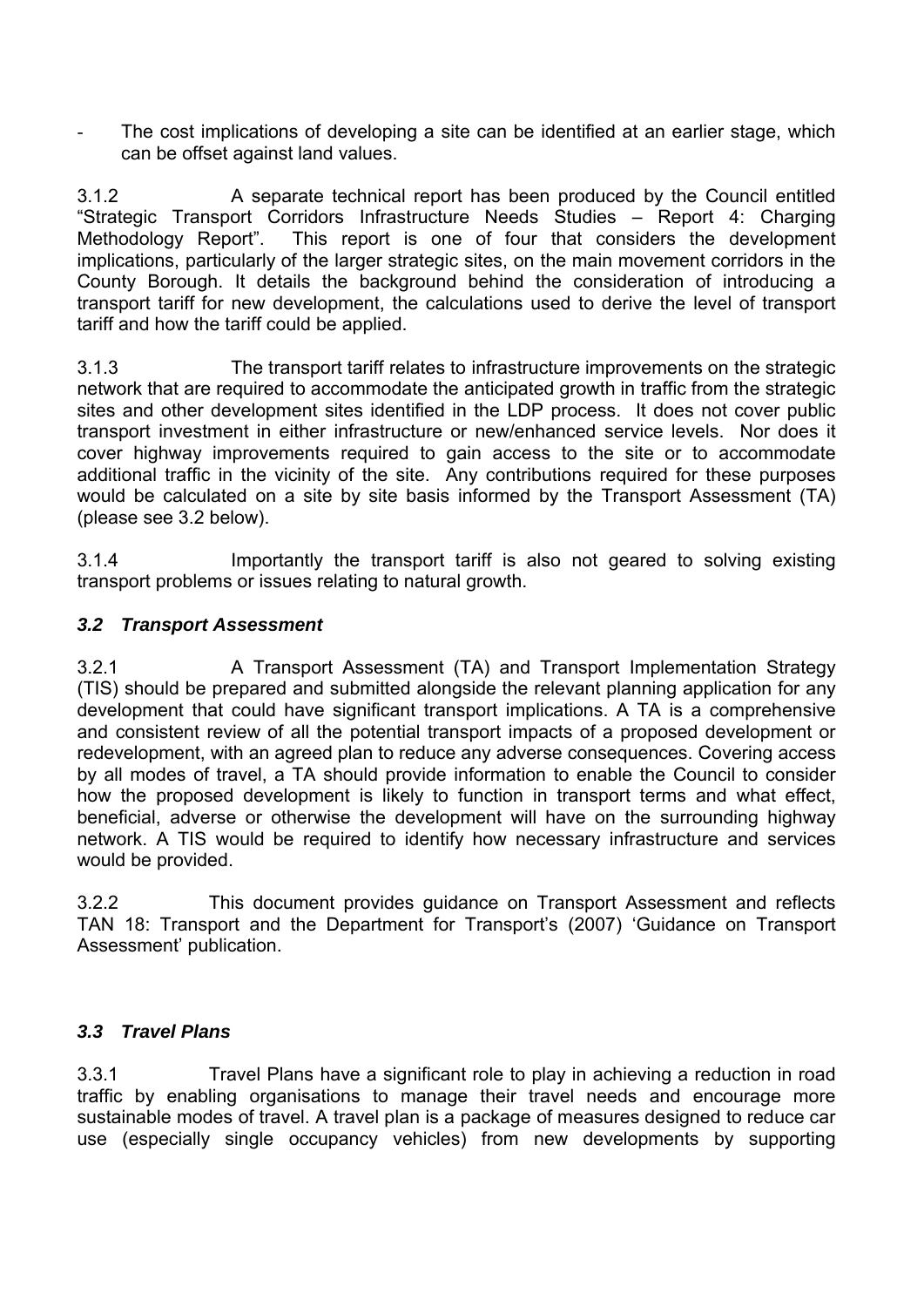alternative modes of transport and reducing the need to travel in the first place. Guidance on Travel Plans is given below.

# *3.4 Parking*

3.4.1 This document introduces revised guidelines for parking. These are based on the document 'Wales Parking Standards - 2008' produced by the County Surveyors Society , but have been developed to be appropriate for Rhondda Cynon Taf. The Parking Guidelines are a material consideration in individual planning applications.

3.4.2 Paragraph 8.4.2 of Planning Policy Wales Edition 4 (2011) states that '*Car Parking Provision is a major influence on the choice of means of transport and the pattern of development. Local authorities should ensure that new developments provide lower levels of parking than have generally been achieved in the past. Minimum parking standards are no longer appropriate. Local authorities should develop an integrated strategy on parking to support the overall transport and locational policies of the development plan.'*

3.4.3 Technical Advice Note 18: Transport supplements Planning Policy Wales and states that *'Maximum car parking standards should be used at regional and local level as a form of demand management'* and, that for new development, regard should be given to alternative transport modes, economic objectives, public and shared parking arrangements.

3.4.4 Therefore, this document introduces "maximum" parking standards. A system of zones is also introduced for parking standards, based on the Wales Parking Standards.

3.4.5 This new approach to transport, with the change from predicting and providing for cars to managing traffic and reducing car dependency, means a new role for parking provision and control. However, whilst maximum standards have been introduced, the document still aims to ensure that development is accompanied by sufficient parking space for private cars and service vehicles to avoid the need for vehicles to park on street and thereby cause congestion, danger and visual intrusion.

**3.5 Design** (please also see the Design and Placemaking SPG)

3.5.1 This section gives some guidance on specific points, but **Manual for Streets** (MfS), published in 2007 by the Department of Communities and Local Government, the Department for Transport and the Welsh Assembly Government, and Manual for Streets 2 (MfS2), published in 2010 by the Chartered Institution of Highways and Transportation, give more in depth guidance on design.

3.5.2 In the past, the car dominated layout designs. Today much greater emphasis is placed on walking, cycling and the use of public transport and this needs to be reflected in new designs. However, it must be appreciated that car ownership is likely to remain high, premises need to be serviced, refuse needs to collected and access must be provided for emergency vehicles.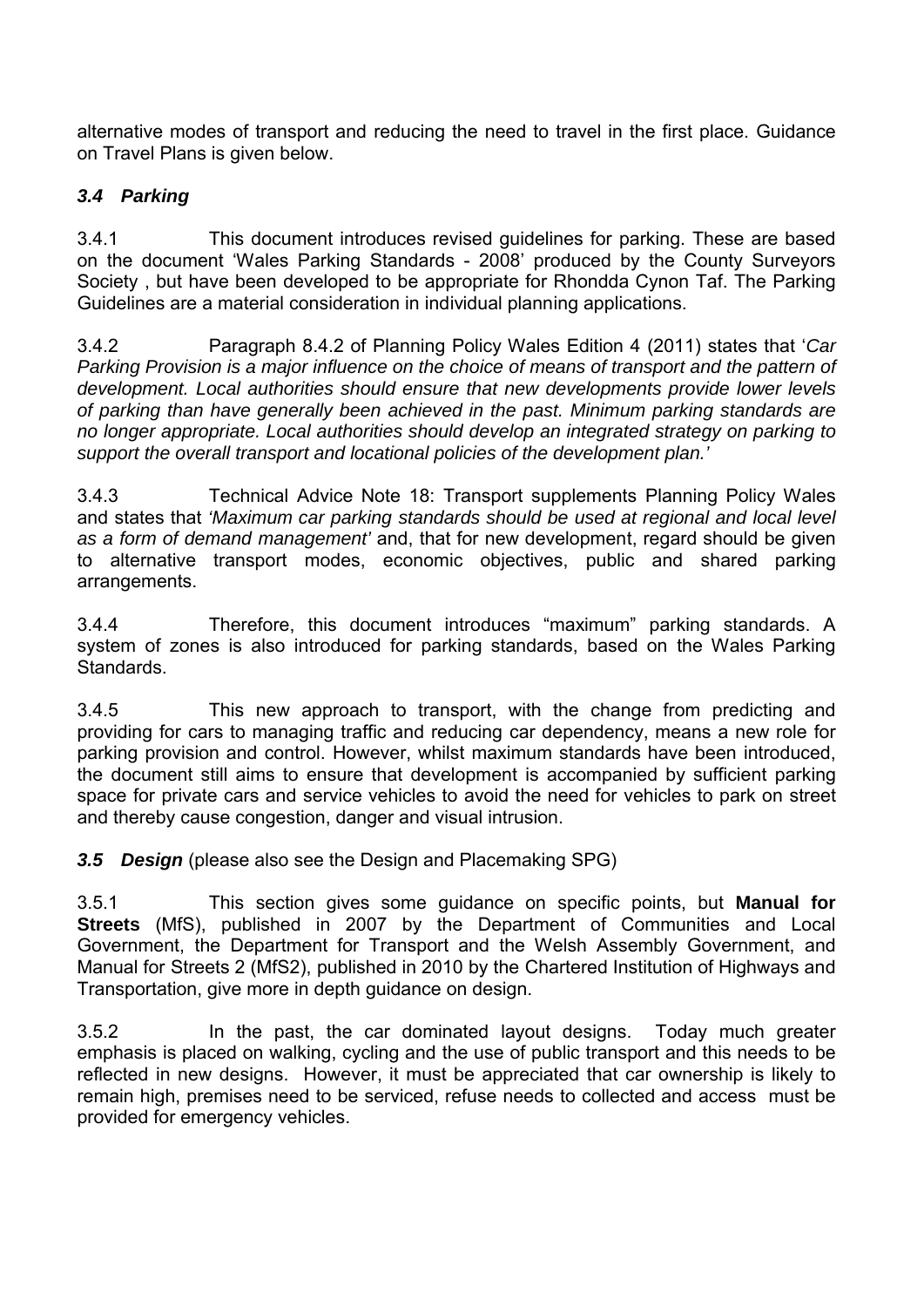3.5.3 Manual for Streets demonstrates the benefits that can result from good design and assigning a higher priority to pedestrians and cyclists. It sets out an approach to streets that recognises their role in creating spaces that benefits those that live or work there.

3.5.4 This section also contains information regarding considered statutory Public Rights of Way in development.

# *3.6 Commuted Sums*

3.6.1 These would be required for extraordinary highway maintenance costs associated with infrastructure provision such as structures, traffic signals, soakaways, traffic calming, street furniture and use of innovative materials.

**4 Planning Considerations & Requirements** (please see also the Planning Obligations SPG)

## *4.1 Transport Tariff*

4.1.1 A transport tariff would apply to all developments that would require a Transport Assessment (see 4.2 below). This is with the exception of residential applications where the transport tariff would be applicable to 5 or more dwellings, not 50 as applied to a Transport Assessment requirement.

4.1.2. Further details with regard to the development of the transport tariff are contained in the Strategic Transport Corridor Infrastructure Needs Study Report No. 4: Charging Methodology Report and its implementation in the Planning Obligations SPG.

#### *4.2 Transport Assessment*

4.2.1 The following guidance defines the criteria governing when a Transport Assessment (TA) is required by the Council, the areas it should cover and the issues that should be considered in any assessment that may subsequently be carried out. This guidance determines whether an assessment is required and, if so, what the level and scope of that assessment should be.

4.2.2 The coverage and detail of the TA should reflect the scale of development and the extent of the transport implications of the proposal. Developers should hold early discussions with the Council in order to clarify whether a Transport Assessment is necessary and, if so, to 'scope' its requirements. The initial scoping of the contents and coverage of the TA is particularly important. It should cover the likely junctions and links to be considered, the timings (days of the week, time of day) of any surveys, likely events that could influence current travel patterns and identification of any existing data that would be beneficial to the work. Time spent on scoping a TA is likely to result in a submission that has addressed the relevant issues and avoids abortive work.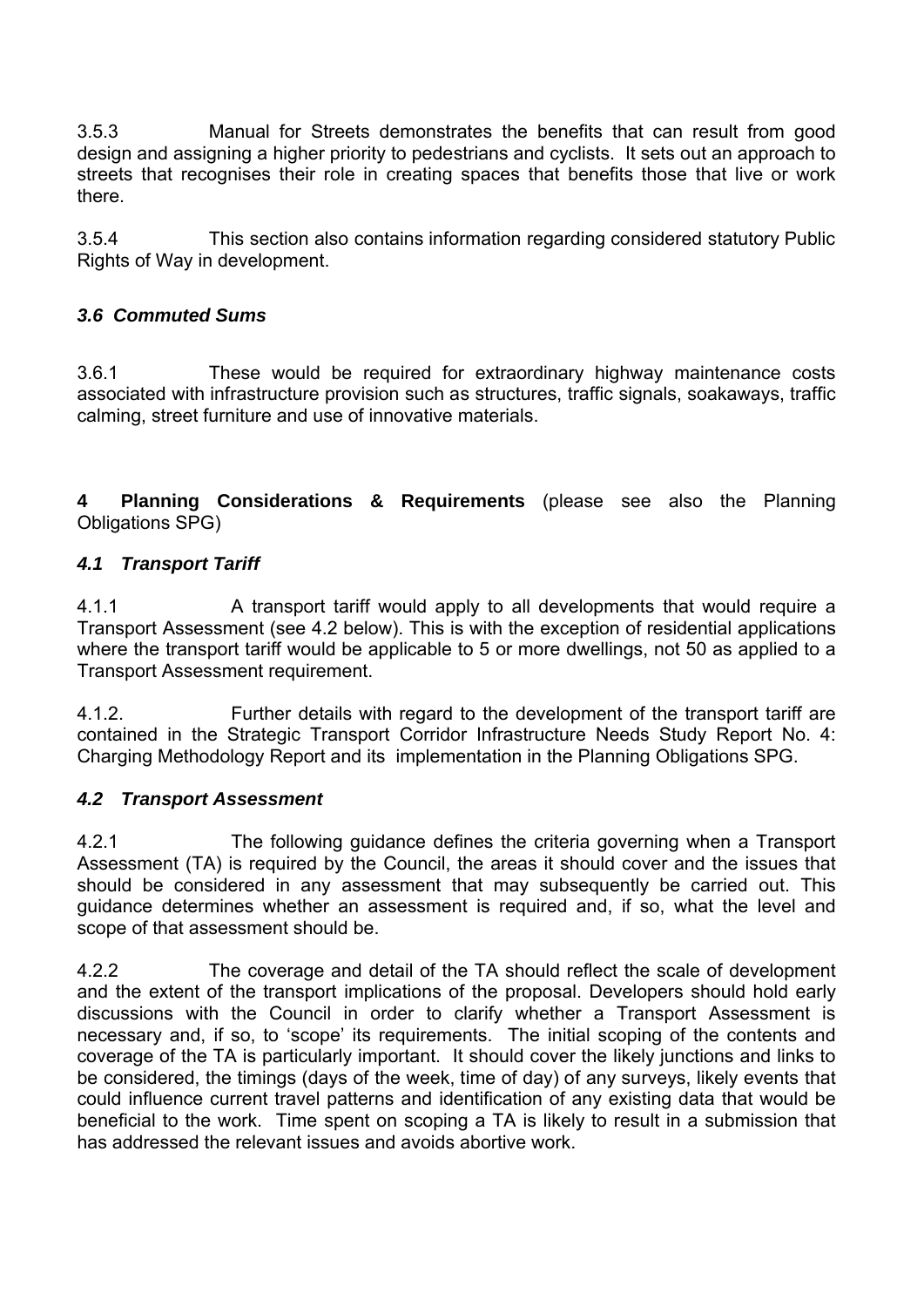## 4.2.3 A Transport Assessment should include the following key features:

- Description of land-use proposals;
- Movements expected to be generated by the site,
- Identification of times of peak demand and corresponding network peak hours;
- Forecast traffic flows 10-15 years beyond the projected opening year (15 years if the development impacts on a Trunk Road or Key Corridor);
- Any special transport characteristics of the development;
- An assessment of committed developments in the area;
- Relationship to Local Development Plan policies and proposals affecting the site;
- Expected modal share of walking, cycling, public transport and car including justification;
- Identification of infrastructure improvements required for walking, cycling and public transport;
- An analysis of the accident records for injuries on the public highway in the vicinity of the site access for the most recent three-year period, or five-year period if the proposed site has been identified as within a high accident area;
- Justification of any highways improvements, including access design;
- Parking numbers, controls and management, including cycles and motorcycles;
- $-$  Proposals to assist the mobility impaired;
- Mechanisms for enforcing modal targets;
- Servicing facilities (where appropriate);
- Possible appropriate planning conditions and
- Transport Implementation Strategy (more details of which are contained TAN 18: Transport)

4.2.4 Table 1 sets out suggested thresholds above which a TA will be required by the Local Authority. For the avoidance of doubt, these thresholds apply to new development, extensions, redevelopments, conversions, and material changes of use.

## **Table 1: Thresholds above which a TA will be required**

| <b>Land Use</b>                   | <b>Threshold</b>                                 |
|-----------------------------------|--------------------------------------------------|
| Food retail                       | $>1,000$ m <sup>2</sup> gross floor area         |
| Non-food retail                   | $>1,000m2$ gross floor area                      |
| Cinemas and conference facilities | $>1,000$ m <sup>2</sup> gross floor area         |
| Leisure facilities                | $>1,000m2$ gross floor area                      |
| <b>Business</b>                   | $\sqrt{2,500m^2}$ gross floor area               |
| Industry                          | $\frac{1}{50000}$ $\frac{1}{2}$ gross floor area |
| Distribution and warehousing      | >10.000m <sup>2</sup> gross floor area           |
| <b>Hospitals</b>                  | $>2,500m2$ gross floor area                      |
| Higher and further education      | $>2,500m2$ gross floor area                      |
| <b>Schools</b>                    | All new schools                                  |
| Stadia                            | $>1,500$ seats                                   |
| Housing                           | >100 dwellings                                   |
| <b>Hotels</b>                     | $>1,000$ m <sup>2</sup> gross floor area         |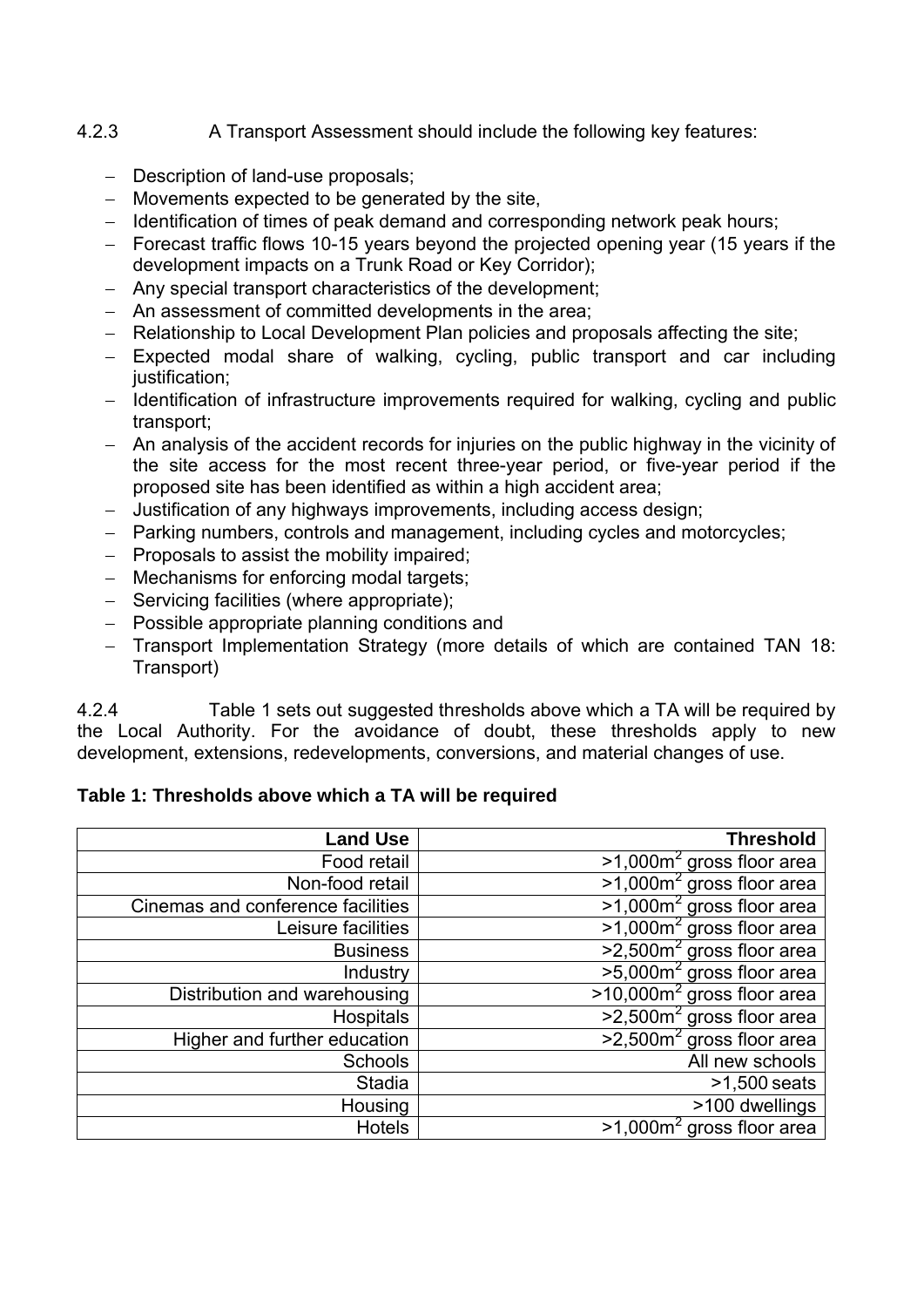4.2.5 Developments that fall under the thresholds in Table 1 but are likely to require 10 or more parking spaces or generate stopping traffic on the highway are likely to require a Transport Statement (TS). The TS should set out the existing transport situation, a description of the proposed development, any transport and parking issues and how they will be dealt with.

4.2.6 As advised in TAN 18, there may be instances where the transport network is particularly sensitive and consequently the thresholds for the requirement for a Transport Assessment will be lower. Developers are advised to contact the Council to discuss the potential requirement for Transport Assessment on developments below the thresholds in Table 1. A threshold might be relaxed where the planning application is for a specific occupier who provides evidence that unusually low trip generation is likely.

4.2.7 All new schools, hospitals and other healthcare facilities should be subject to a TA. The level of detail should be proportionate to the scale of the development, although the TA should clearly set out how the proposed location meets the principles of sustainability.

4.2.8 Where a number of small / medium piecemeal developments are proposed in close proximity to one another it may be appropriate to undertake one overarching assessment and this could be done as part of a comprehensive study.

4.2.9 As part of the development of the Transport Assessment strategy, the Council will enter into negotiations / planning obligations with developers in order to secure satisfactory accessibility to new development by all modes of travel. The level and form of provision will be determined in relation to the nature and scale of development and specific local circumstances.

4.2.10 With regard to additional improvements required to the strategic network (as defined in CS8 (b) of the LDP), these are addressed under the transport tariff. More detailed guidance on this is given in the Planning Obligations Supplementary Planning Guidance.

4.2.11 **In certain circumstances the Council will require a review of TA** assumptions (e.g. trip generation and traffic distribution) to be undertaken 1 year after substantial occupation with a financial bond in place, should subsequent transport related improvements be necessary. This review will be based on forecast traffic generation versus observed traffic generation. Should the latter be materially higher, then at the discretion of the Highway Authority, the financial bond could be used for improvements.

## *4.3 Travel Plans*

4.3.1 The following guidance outlines the types of development for which a Travel Plan is appropriate, the size of that development, the transportation measures considered appropriate, criteria covering the circumstances in which the various measures should be considered and modal split targets. Consideration is also given to implementation, enforcement and monitoring issues. Travel Plans would form part of a s106 agreement related to the development proposed.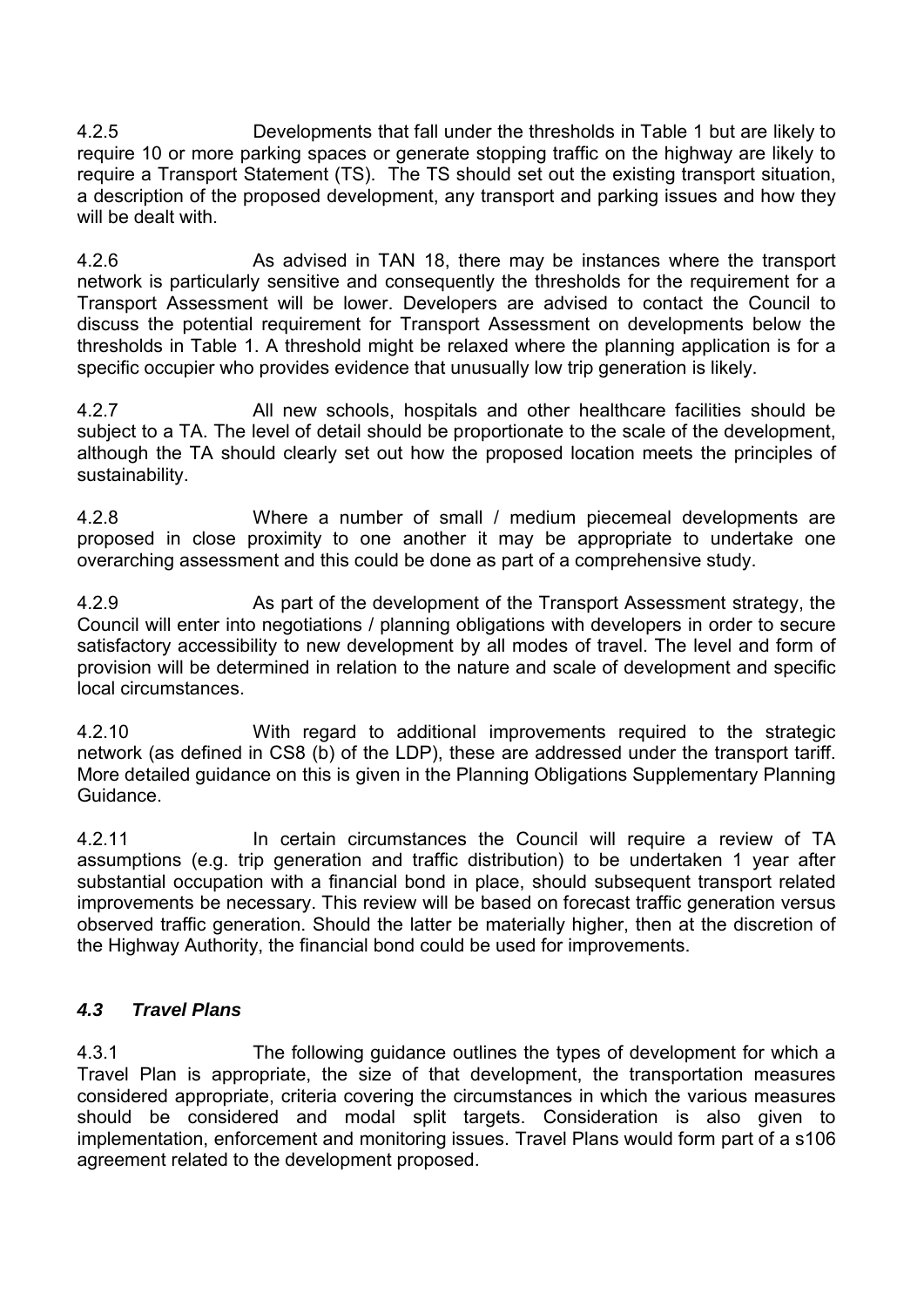4.3.2 Development proposals that will have a significant transport implication will be required to be accompanied by a Travel Plan before any granting of planning permission. The implementation of Travel Plans will be secured through a condition or planning obligation on the planning permission. Key elements of a travel plan should include:

- The setting of short and medium term targets for different modes:
- The identification of enforcement measures, if targets are not met;
- The appointment of a Travel Plan Co-ordinator;
- Establishing a car sharing register and priority parking spaces for car sharers;
- Public transport, walking and cycling enhancements and incentives, in order to promote and encourage sustainable accessibility;
- All targets for parking reductions should be clearly quantified and related to specific time periods; and
- The monitoring of plans at least on an annual basis and reviewed every three years.

4.3.3 As a guide, travel plans will be required by the Council for developments that correspond with the TA thresholds contained in Table 1.

4.3.4 The Council will require a Travel Plan to be prepared for all Hospitals and Educational establishments due to them being significant trip generators. New and expanded school facilities should be accompanied by a School Travel Plan which promotes safe cycle and walking routes, restricts parking and car access at and around schools, and includes on-site changing and cycle storage facilities.

4.3.5 Travel plans will also be required for developments that are likely to have significant transport implications, which include:

- Smaller developments that would generate significant amounts of travel in, or near to, air quality management areas and in other locations where there are local initiatives or targets for the reduction of road traffic, or the promotion of public transport, walking and cycling.
- Developments where a Travel Plan would help address a particular local traffic problem (key corridor or junctions), which might otherwise have to be refused on local traffic grounds, for example, where overspill parking might occur from developments with low or nil off-street parking provision.

4.3.6 It is recognised that there may be situations where it may be justifiable to apply the thresholds in a flexible way, taking the merits and circumstances of each planning application into consideration. Developers should hold early pre-application discussions with the Council in order to clarify whether a Travel Plan is necessary and, if so, to 'scope' its requirements.

4.3.7 A Travel Plan should include the provision of up-to-date information about public transport services, timetables, and opportunities for car sharing (e.g. via a car share website). However, additional measures may also be sought, including provision of designated car share parking spaces, discount vouchers/ passes for public transport, or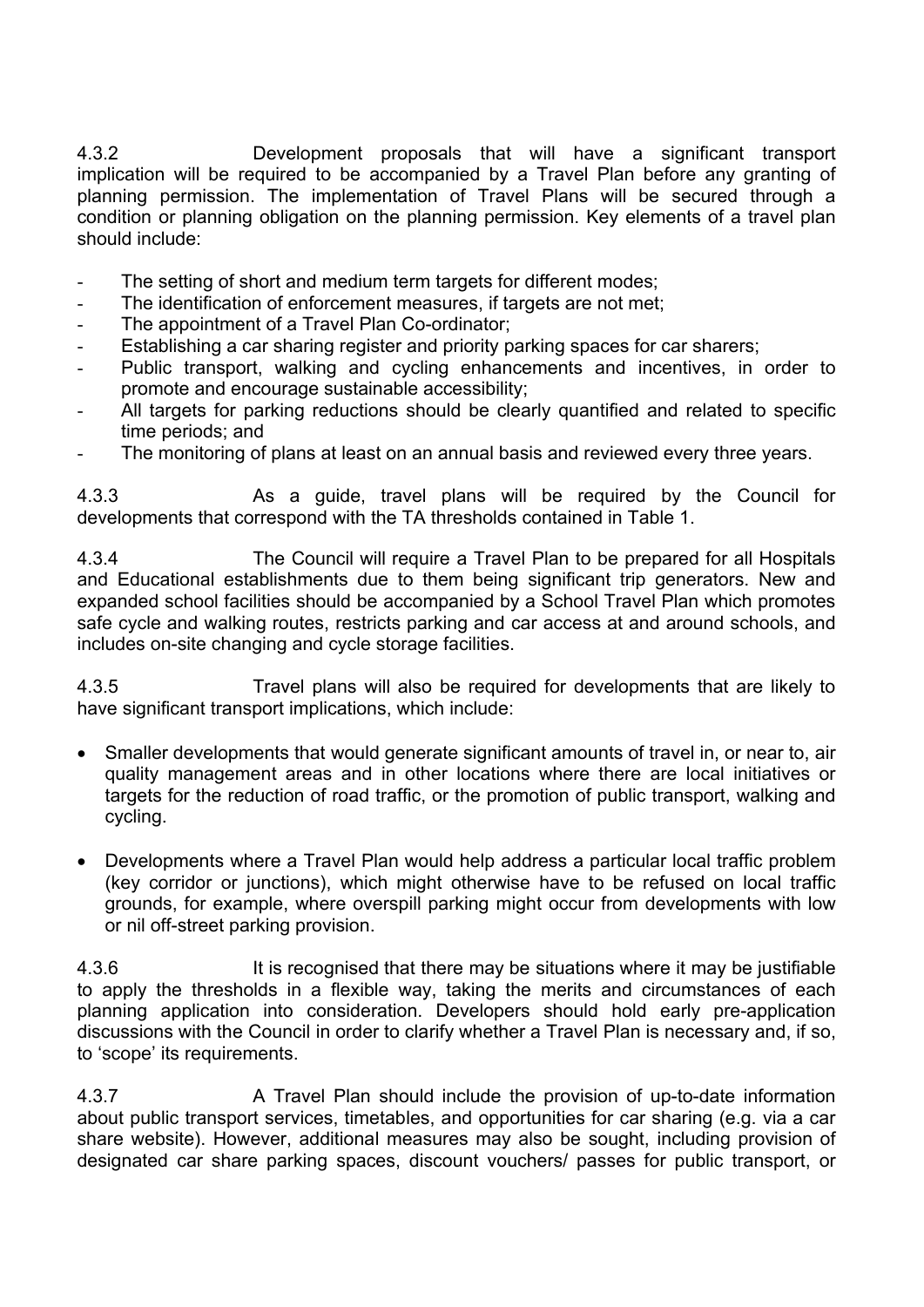financial contributions towards shuttle buses and park and ride schemes. The operation and monitoring of the use of car parks is likely to be an important element of any action plan in a travel plan.

4.3.8 In establishing targets, accurate baseline information on car access to and from the site is imperative. Travel Plans should start by relating targets to the information provided by transport databases such as TRICS (Trip Rate Information Computer System). TRICS is a multi modal travel database that is primarily used to predict trips generated by development based upon surveys of real sites. This information should also form part of the site's TA.

4.3.9 Once planning permission has been granted, the Travel Plan will provide the ongoing management tool for implementing the necessary transport measures to the site over the long term and will require a nominated travel plan coordinator, unless in special circumstances agreed with the Council it is not necessary. It would be beneficial to liaise at an early stage with the South East Wales Transport Alliance (Sewta) travel plan coordinator.

4.3.10 Monitoring progress in achieving targets to ensure compliance with planning obligations is one of the main purposes of monitoring Travel Plans. More generally, monitoring should provide regular information about how the plan is working in practice and whether it needs to be adjusted. Where monitoring reveals problems, there should be an opportunity to review the plan and to take remedial action. Ultimately, if monitoring shows that a travel plan is failing and no action is taken to address this, enforcement proceedings may be needed.

4.3.11 In certain circumstances the Council may require the installation of permanent classified Automatic Traffic Counters (ATCs) at accesses / egresses to new development to monitor vehicle trips associated with each development site over time. Counters will usually be required only for larger developments, or other developments with potential for a wide variation between estimated and actual traffic flows.

4.3.12 Relying solely on the provision of infrastructure to meet the demands resulting from additional development throughout the County Borough would involve significant investment, particularly in terms of road network improvements. Travel Plans can help reduce this demand but they must be robust, implemented and enforced.

4.3.13 The Council can use financial penalties as the basis for encouraging sustainable travel through Travel Plans. Developers or end users can be tied into financial penalties linked to yearly modal shift targets where the implementation of a Travel Plan is a requirement of the granting of planning permission.

4.3.14 The implementation of, continued adherence to and development of, the travel plan is key in encouraging modal shift and reducing single occupancy journeys. The Council will introduce a financial penalty (which would be specified in the Section 106 Agreement) where the modal split targets of the Travel Plan are not achieved. Further details are given in the Planning Obligations SPG.

## *4.4 Parking*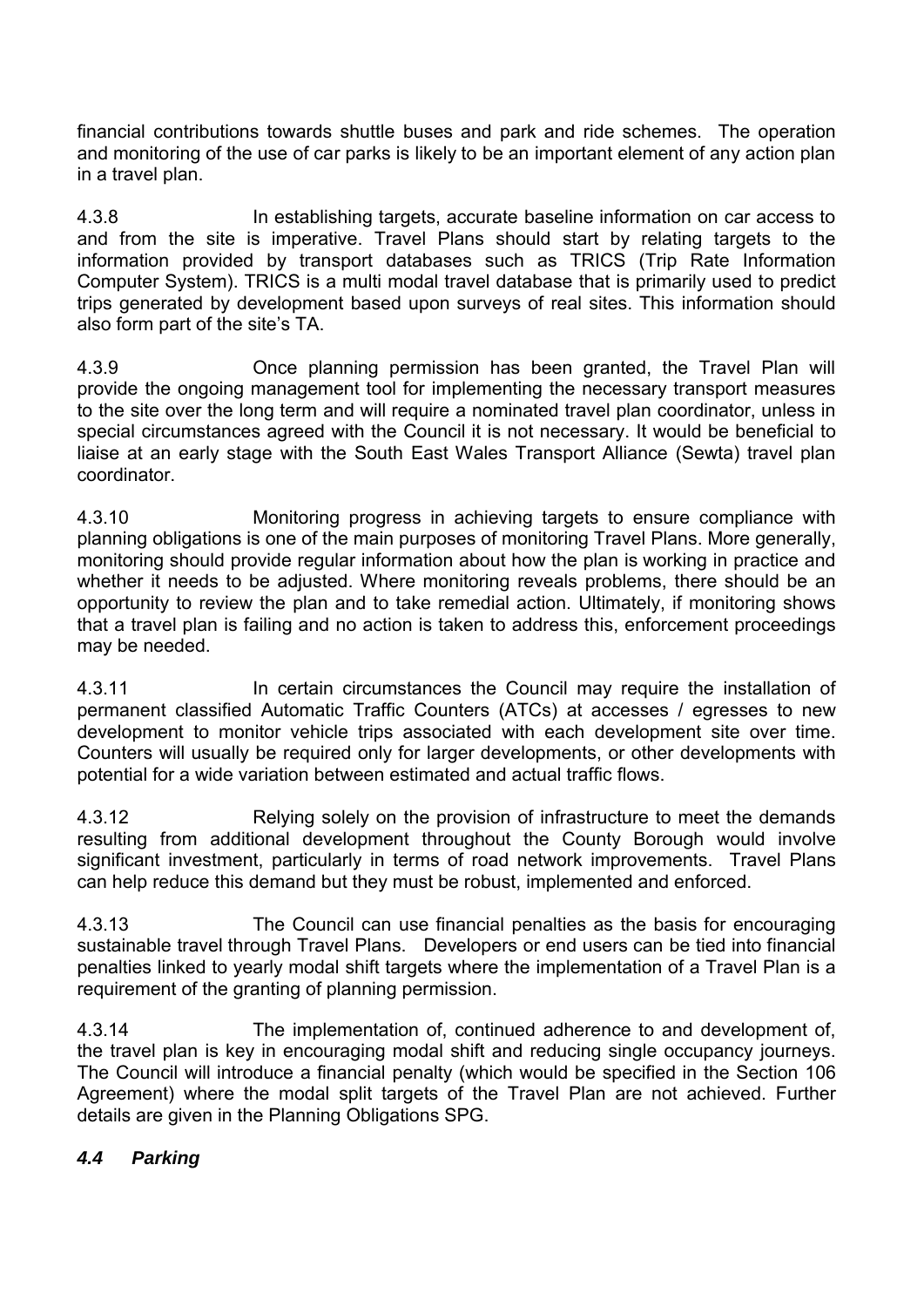4.4.1 The following section outlines guidelines for the provision of parking in developments. Appendix 1 gives the specific requirements in respect of parking.

4.4.2 These guidelines cover all built up and rural areas. The level of parking to be provided may depart from the guidelines by providing less parking, where it can be demonstrated that there would be no unacceptable impacts on highway safety, free flow of traffic or amenity.

4.4.3 The following Parking Zones are considered appropriate for Rhondda Cynon Taf. Where a development lies adjacent or close to the zone boundary, the level of provision of parking will primarily be according to the zone within which the site lies, but levels of accessibility will be taken into account and should be discussed with the Council prior to the submission of a planning application. The Zones are based on the Wales Parking Standards, but have been renumbered as two of the zones within the above document have not been used, as they are not strictly applicable to Rhondda Cynon Taf.

### **Zone 1 – Town Centres**

This relates to the principal town centres of Pontypridd and Aberdare, which are destinations for most activities not met within local communities. The town centres have a full range of retail activity and many commercial businesses, all within walking distance. The towns are the focus of the local bus network and main stations on the rail network. The built up density is high with little private car parking. There are significant parking restrictions and sufficient public off-street car parking provision.

#### **Zone 2 – Urban**

The zone includes the centres of Key Settlements (as defined in the LDP) which contain the range of basic local facilities generally within 400m walking distance, as well as Llantrisant /Talbot Green. The settlements have regular and frequent bus services to a range of destinations offering practical access to most but not all essential facilities. The curtilage of sites in these centres restricts, to an extent, what car parking can be provided. There are likely to be some restrictions on on-street parking and may be some available off-street parking.

The Key Settlements are:

- Tonypandy
- **Tonyrefail**
- **Treorchy**
- Mountain Ash
- Porth
- Ferndale
- Llanharan
- Hirwaun

#### **Zone 3 – Suburban or Near Urban**

Zone 3 comprises all of the remaining urban areas outside of the Principal Towns and the Key Settlements, as contained within the settlement boundaries of the LDP. These areas contain the smaller settlements and local centres offering a range of local facilities. There is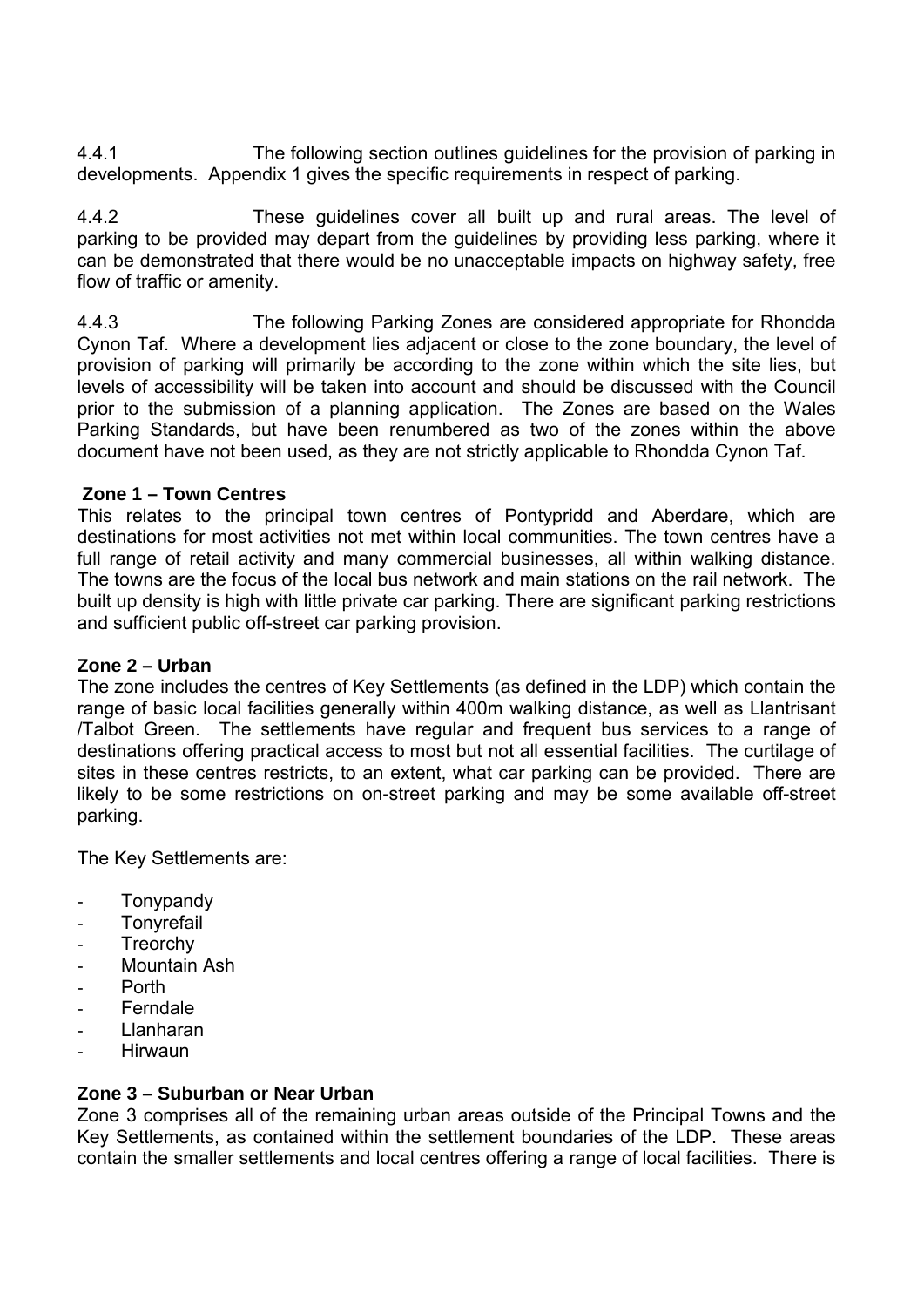generally a regular bus service to the town centres and in some cases, there are local railway stations. The Strategic Sites of the LDP are also included in this zone for the purposes of the parking guidelines.

## **Zone 4 – Countryside**

The zone comprises the remainder of the County Borough, which is the small villages with limited local facilities and countryside, and is defined by those areas falling outside of the settlement boundary or a Strategic Site.

4.4.4 In assessing the parking requirements for a particular development, the Council will take into account a number of factors in relation to the development where relevant and its location. These are listed below. However it should be noted that some of these factors are outside direct planning control:

- (a) accessibility to and the service provided by the public transport system;
- (b) the availability of private buses or the extent of car pooling;
- (c) the relative proportions of full time / part time / local catchment of labour;
- (d) shift patterns;
- (e) accessibility by walking and cycling;
- (f) the existing and possible future congestion in streets adjacent to the development;
- (g) accessibility to and the availability of public and/or private car parking space in the vicinity;
- (h) Topography of the area.

4.4.5 Section 106 Agreements may be negotiated with developers and these can include a number of measures to mitigate the potential impact of development and to address concerns.

4.4.6 All parking areas other than residential parking areas off low-trafficked, low speed, minor residential roads should be designed to allow vehicles to enter and leave the site in forward gear. Safe pedestrian access routes and circulation must be provided within all new parking areas.

4.4.7 Where Travel Plans are required as a condition of planning consent and supported by a bond, appropriate relaxation of the parking requirements may be made following acceptance of the details of a submitted travel plan, provided that measures to enforce compliance with the Travel Plan are included within a Section 106 Agreement.

4.4.8 In certain circumstances, e.g. Conservation Areas, relaxations of the standards may be allowed in order to preserve environmental conditions.

4.4.9 The absence of parking standards for a particular land use does not mean that no parking provision will be required, for example no specific guidelines are included for veterinary surgeries, funeral homes and churches. The provision of parking in such developments will be considered on an individual basis.

4.4.10 The Council reserves the right to treat all planning applications on their merits according to the size, nature, location, density, employment and traffic generation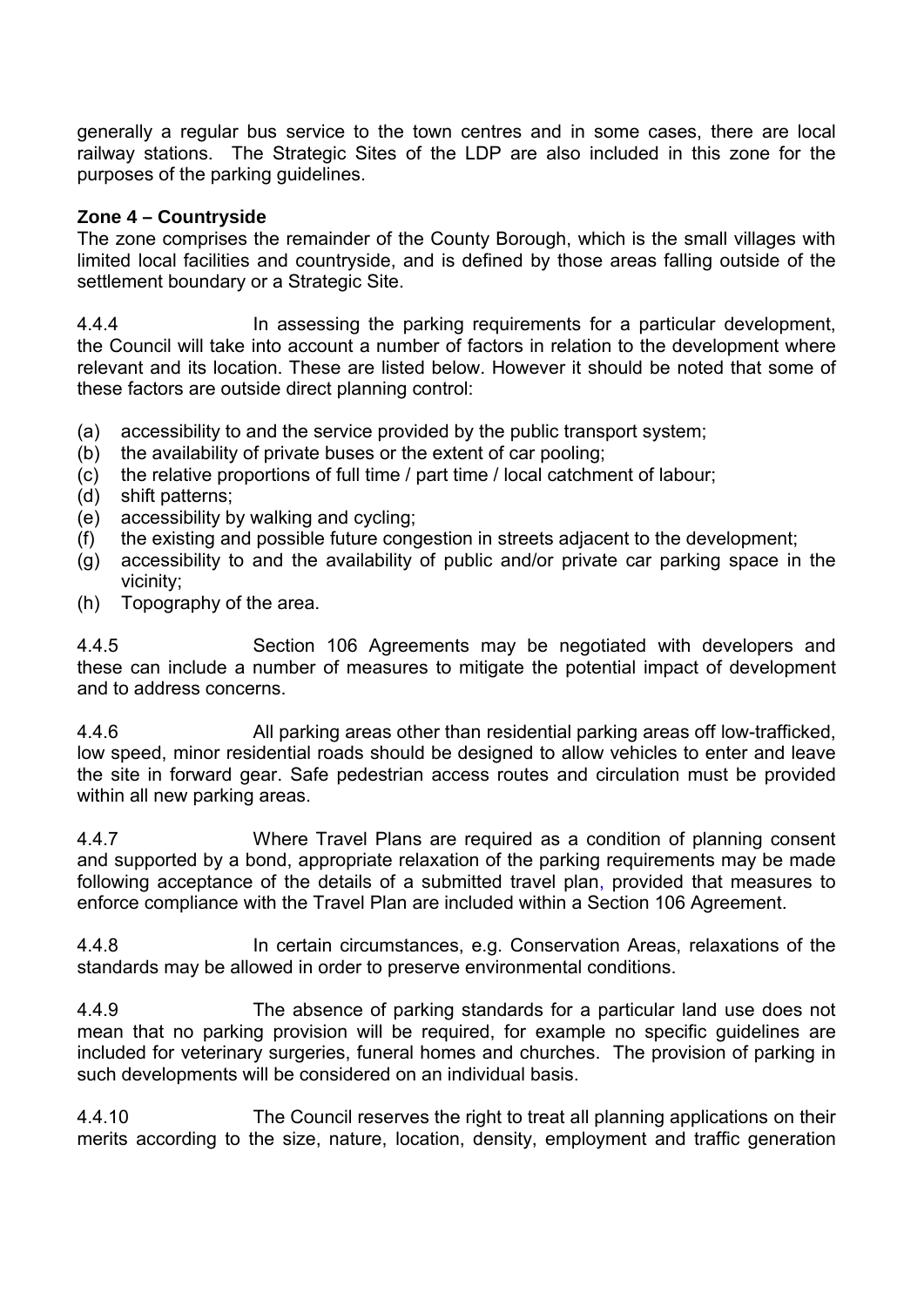characteristics of the proposed development and its impact on the local and regional highway network.

4.4.11 The tables in Appendix 1 set out the parking guidelines by land use and where appropriate, according to Parking Zone. The land uses are in summary:

- a) Residential Developments
- b) Office Developments
- c) Shops
- d) Retail Warehousing and Commercial Garages
- e) General Industry, Distribution and Storage
- f) Places of Entertainment / Community Establishments
- g) Hotels and Restaurants
- h) Educational Establishments

#### *4.5 Design*

4.5.1 It is a requirement that most types of application for planning permission are accompanied by a 'Design and Access Statement'. Guidance on the content of Design and Access Statements is contained within Technical Advice Note 12 (Design) and the Design and Placemaking SPG.

4.5.2 Manual for Streets (MfS) is a material consideration in determining planning applications and applicants should have regard to it in forming their proposals. Applicants will be expected to demonstrate in their Design and Access Statement how they have used MfS.

4.5.3 Manual for Streets should be used when considering scheme layout as detailed above. Developers should also follow the points detailed below in the following paragraphs.

4.5.4 The maximum number of dwellings that should be served from a single access point is 300. Over 300 dwellings, a second dedicated emergency access should be identified to cater for the emergency services. Extensive development off a single point of access can conflict with the needs of emergency services as the access will be vulnerable to being blocked. In order to minimise this risk new development which results in more than 150 dwellings being served by a single access is unlikely to be acceptable.

4.5.5 For developments in excess of 300 dwellings, two main access points would be required to cater for the adequacy of the roads serving the development and accessibility by emergency services and public transport.

4.5.6 Where new development is proposed, access will be required to the existing highway network. The Highway Authority will wish to ensure that such accesses are not detrimental to highway safety. Emergency vehicles should be able to access all dwellings and travel distances within estates should be minimised.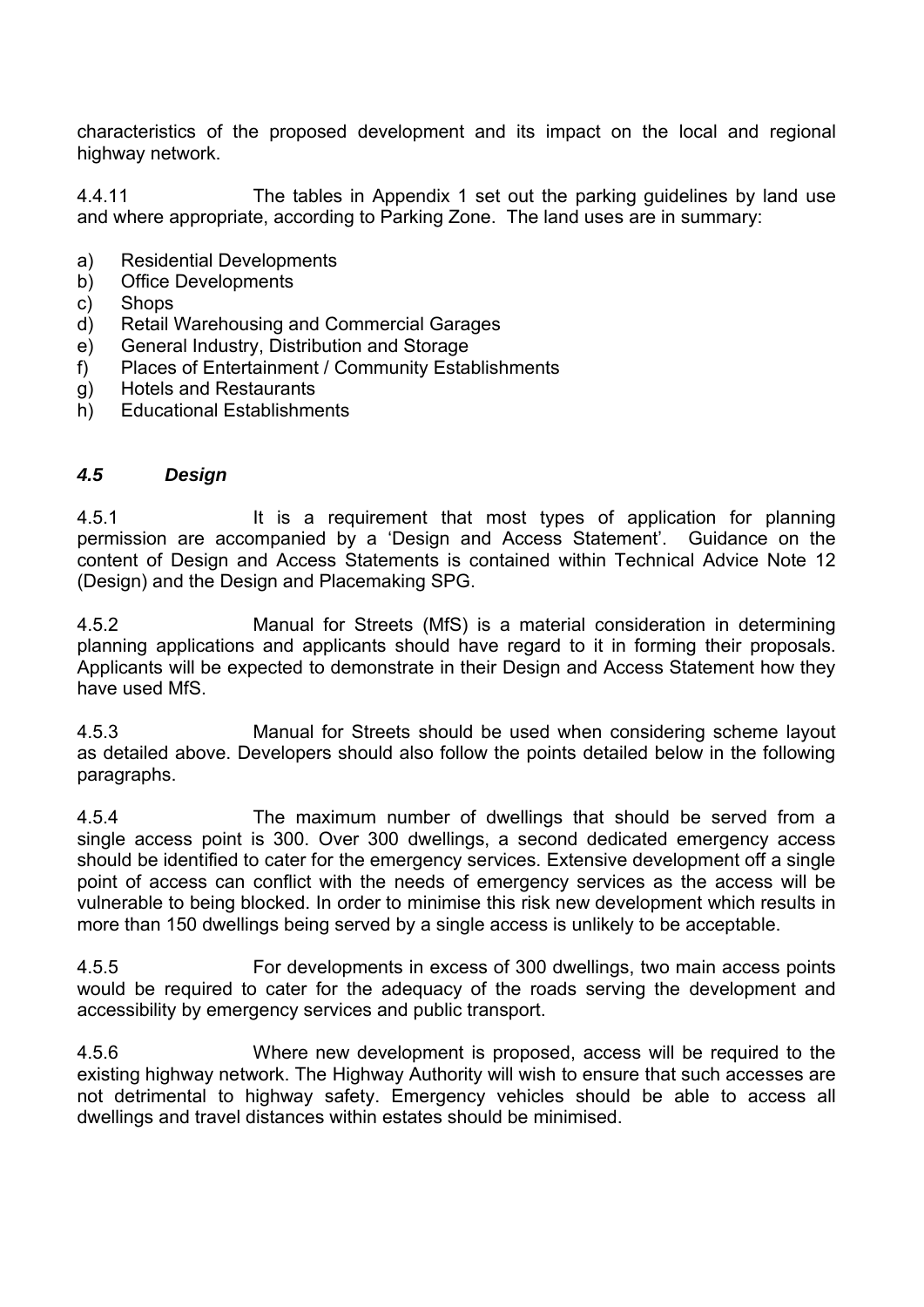4.5.7 Street dimensions are fundamental to achieving a successful balance between the needs of vehicles and all other street users. Designers of new streets, roads and changes to existing highways will need to demonstrate that they have taken into account all of the following factors:

- The primary and secondary function of the street, road and/ or carriageway
- The volume of vehicular traffic and pedestrian activity
- Parking strategy for the development
- Traffic composition vehicle type, frequency of larger vehicle movements
- Design speed for the street, road and/or carriageway, to be 20mph or less in residential areas
- The demarcation between carriageway and footway (e.g. kerb, street furniture, trees, planting)
- The curvature of the street (bends require greater width to accommodate the swept path of larger vehicles)
- Any intention to include one-way streets, or short sections of single lane working in two way streets
- The safety of all highway users.

4.5.8 In parts of residential developments where there is a low probability of two opposing movements by two larger vehicles, it may be appropriate to have carriageway widths lower than the standard 5.5 metres.

4.5.9 Where there is a higher probability and higher frequency of opposing larger vehicle movements such as on a busy public transport route designers should consider the need for higher carriageway widths.

4.5.10 Whilst the concept of reduced carriageway widths meets many of the objectives in the new thinking on residential layouts – they will only work if detailed consideration is given to parking. There are strong possibilities that parking will occur wherever it is remotely possible, or vehicles will use part of the footway. The highway design must where necessary design out inappropriate parking opportunities, plus ensure there is appropriate space for parking. Car ownership will remain high so residential layouts must accommodate the parked vehicle while offering alternatives to its use.

4.5.11 Regard should also be had to the details contained within Rhondda Cynon Taf's "Residential, Industrial and Commercial Estate Roads Design Guide". These include engineering standards for highway design. However, it is important that designers primarily design places and consider the highway arrangements that are appropriate for the place being created in each circumstance. They should not make new sites look heavily engineered. More advice is given in this respect in the Design and Placemaking SPG.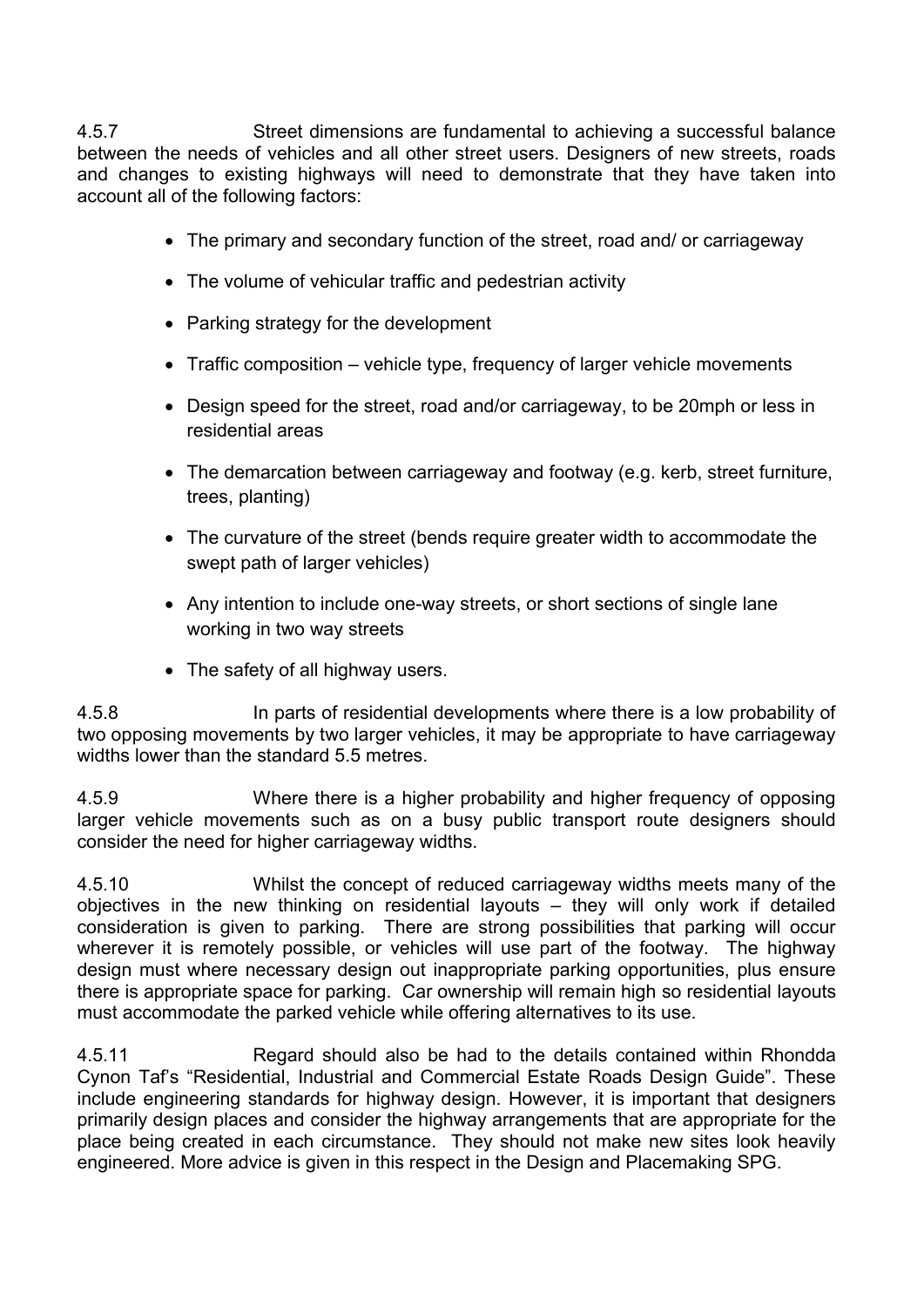### 4.5.12 Public Rights of Way

4.5.13 The effect of development on a public right of way, as defined by the Countryside Act 1981, is a material consideration in the determination of planning applications.

4.5.14 Where possible, existing paths that are convenient link routes, have clear recreational value or provide access to the countryside should be retained on their current line. However, it is sometimes possible to divert a path onto an equally convenient and attractive route, or onto a better or more convenient route.

4.5.15 Where there are new housing or other developments it may be necessary to create a new path to conveniently link with places of work, services, leisure and countryside. Such paths should be dedicated as new public rights of way and added to the Definitive Map.

4.5.16 There is potential for conflict between the path users and those who live near the paths concerned. There is often a fear, real or perceived, of nuisance to those who live or work near to paths. The following principles should be incorporated in the design of new paths or where existing paths are incorporated in a development:

- Consider public rights of way at the early design stage;
- Ensure paths are direct, well lit, open and clear of hiding places;
- Set paths in landscape strip to avoid nuisance to neighbouring properties;
- If possible keep paths away from sides and rear of properties;
- Avoid planting hedges that may obscure the line of a path or make access physically difficult;
- Keep the widths of new paths sufficiently wide to make them seem inviting and easy for everyone to use.

4.5.17 Developers should bear in mind the needs of the less able and disabled. Steep gradients steps and stiles can cause difficulties for wheel chair users, the elderly and for these with pushchairs. Paths should be properly drained and although it is appreciated that would not be environmentally acceptable for moist rural paths to be surfaced, in certain circumstances paths should be surfaced (contact Countryside Section, Disability Wales or Fieldfare Trust for further advice).

4.5.18 Detailed standards and guidelines are also provided in the 'BT Countryside for All' handbook.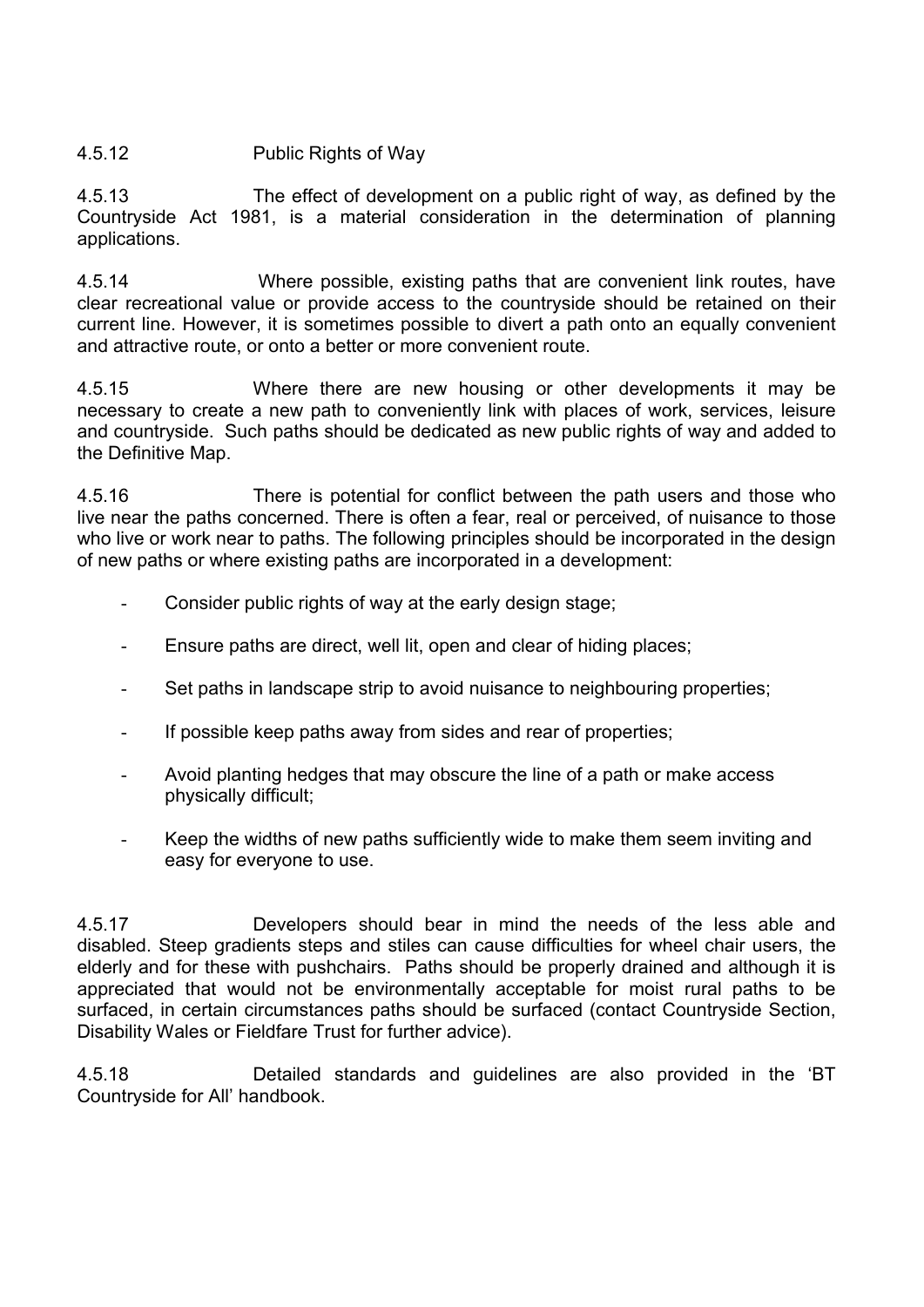4.5.19 There is no general rule applying to the width of public rights of way and the width is a matter of fact to be determined in each case. Sometimes the width is formally recorded on the Definitive Statement, or it may be the width between fence or hedge boundaries, or the width may also be that which the public have customarily enjoyed.

4.5.20 In the absence of specific evidence a reasonable useable width is usually considered to be 2 metres for a footpath, 3 metres for a bridleway and 5 metres for a byway.

4.5.21 In the case of an enclosed footpaths and bridleways greater widths should generally be provided, this should usually be 3 metres for footpaths and 4 metres for bridleways.

4.5.22 Cyclists are legally entitled to use bridleways but not footpaths. Where it is intended for a route to be upgraded for cyclists, for example by resurfacing a bridleway, care should be taken to ensure that the surface is suitable for horse-riders and other users. When any change of use is proposed, a Risk Assessment should be carried out.

4.5.23 New development, especially housing, can create a significant increase in use of local paths. This can cause problems if the public right of way is, for example, unsurfaced and has not historically seen heavy use. In these cases, the Council may assess the impact of the development on local paths and may seek financial contributions from developers to upgrade them so as to accommodate this additional use.

## *4.6 Commuted Sums*

4.6.1 New developments that result in extraordinary maintenance costs associated with structures, soakaways, traffic signals, street furniture, ground maintenance and use of innovative materials would have to be supported by commuted sums from developers.

4.6.2 The financial contributions will be used for regular inspection and treatment of defects as well as replacement of materials and street furniture.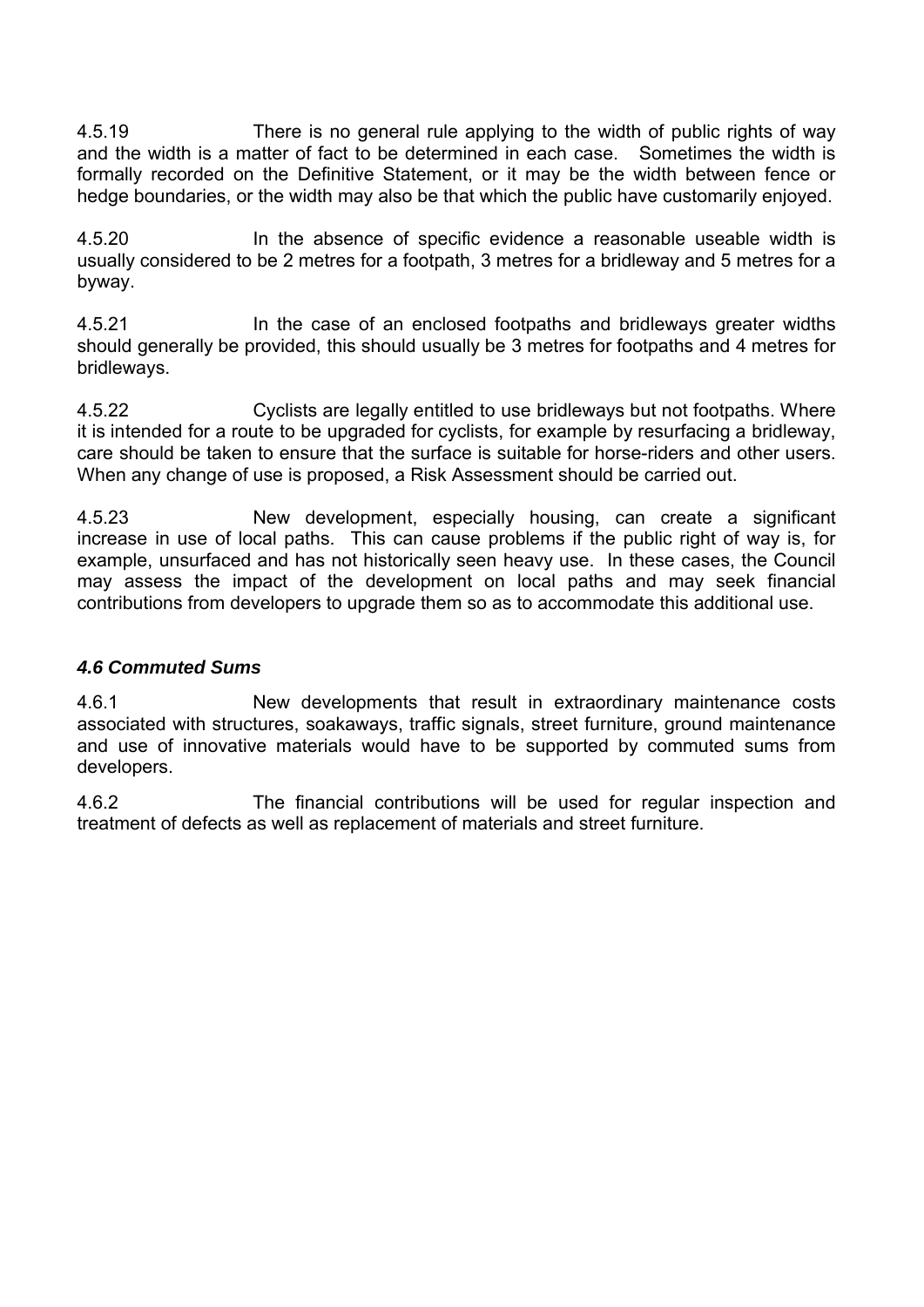### **5 Appendix**

#### **Parking Guidance Notes and Guidelines Tables**

The following notes apply to the parking guidelines:

**Operational Parking Space** - Sufficient space to allow the maximum number and size of vehicles likely to serve the development at any one time and to manoeuvre with ease and stand for loading and unloading without inconvenience to vehicles and pedestrians on the public highway or to other users of the site. Space for staff cars which, by the nature of the business, is required for day to day operation, may also be included.

**Non-Operational Parking Space** - The space occupied by vehicles not necessarily used for the operation of the premises.

**Residential Parking Space** - Includes space required for residents and space for cars of people visiting the residents.

**Gross Floor Area** - The standards that are related to floor areas are gross floor area, i.e. including external walls, except where the text stipulates otherwise in respect of public houses, restaurants, cafes and places of worship.

**Extension or Development of Existing Buildings** – For industrial, office, commercial premises and pre-1914 public houses, under 235m² gross floor area, an increase of 20% will be permitted without the need for additional parking. This allowance can only be made once and any parking displaced must be relocated.

**Public Transport Accessibility** – Public transport provision has the potential to reduce the use of the car and where appropriate the level of this provision should be enhanced as planning gain through the planning process at the expense of developers. Ease of access to public transport is related to required parking levels through the zoning system introduced by this SPG.

**Employment Density** - The standards have been assessed on density norms (retail 19.5m2 per employee; industrial 35 - 45m² per employee, office 16.5m2 per employee). Variations in density may be treated on their merits.

**Land Use** - for the purpose of applying the parking standards the use classes in the Town and Country Planning (Use Classes) Order 1987 and its subsequent amendments. Are used as shown in Table 3.

#### **Table 3: Use Classes**

| <b>Use Classes</b>                 | <b>Land Uses in Parking Guidelines</b>        |  |
|------------------------------------|-----------------------------------------------|--|
| Class A1: Shops                    | Shops, post offices, travel agents,           |  |
|                                    | hairdressers, funeral directors, dry cleaners |  |
| Class A2: Financial & Professional | Banks, building societies, betting offices,   |  |
| <b>Services</b>                    | and other financial and professional services |  |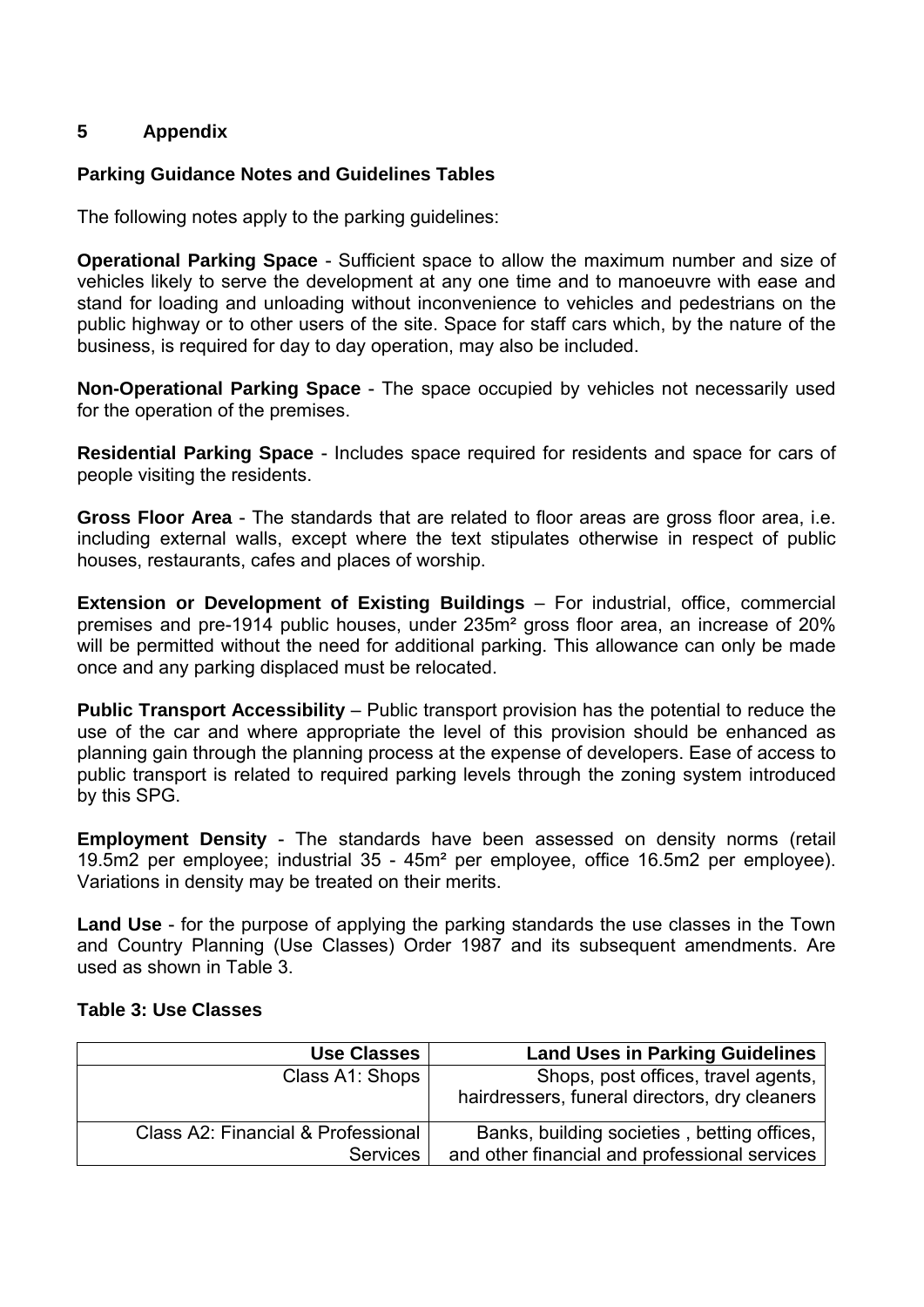| <b>Use Classes</b>                                    | <b>Land Uses in Parking Guidelines</b>          |
|-------------------------------------------------------|-------------------------------------------------|
| Class A3: Food & Drink                                | Pubs, restaurants, cafes, and hot food          |
|                                                       | take-aways                                      |
| <b>Class B1: Business</b>                             | Offices, research and development, light        |
|                                                       | industry appropriate in a residential area      |
| Class B2: General Industrial                          | <b>Industry</b>                                 |
| Class B8: Distribution, including open air<br>storage | <b>Wholesale Warehousing</b>                    |
|                                                       | Hotels, boarding and guest houses where no      |
| Class C1: Hotels                                      | significant element of care is provided.        |
| <b>Class C2: Residential Institutions</b>             | Residential care homes, hospitals, nursing      |
|                                                       | homes, boarding schools, residential colleges   |
|                                                       | and training centres.                           |
| Class-C3: Dwelling houses                             | Family houses, or houses occupied by up to      |
|                                                       | six residents living together as a single       |
|                                                       | household, including a household where          |
|                                                       | care is provided for residents.                 |
|                                                       | Surgeries, nurseries, day centres, schools, art |
| <b>Class D1: Non-Residential Institutions</b>         | galleries, museums, libraries, halls, churches. |
| Class D2: Assembly and Leisure                        | Cinemas, concert halls, bingo and dance halls,  |
|                                                       | casinos, swimming baths, skating rinks,         |
|                                                       | gymnasiums or sports arenas (except for         |
|                                                       | motor sports, or where firearms are used).      |

# a) Residential Developments

# **Table a1 Residential: New Build and Conversions – Zone 1**

| <b>Maximum Requirement</b>                             |                                     |            |
|--------------------------------------------------------|-------------------------------------|------------|
| <b>Type of Development</b>                             | <b>Visitors</b><br><b>Residents</b> |            |
| <b>General Purpose</b><br><b>Houses and Apartments</b> |                                     |            |
| <b>Houses</b>                                          | 1 space per unit                    | Nil        |
| Apartments                                             | 1 space per unit                    | <b>Nil</b> |
| House conversions to bedsits,                          | 1 space per unit                    | Nil        |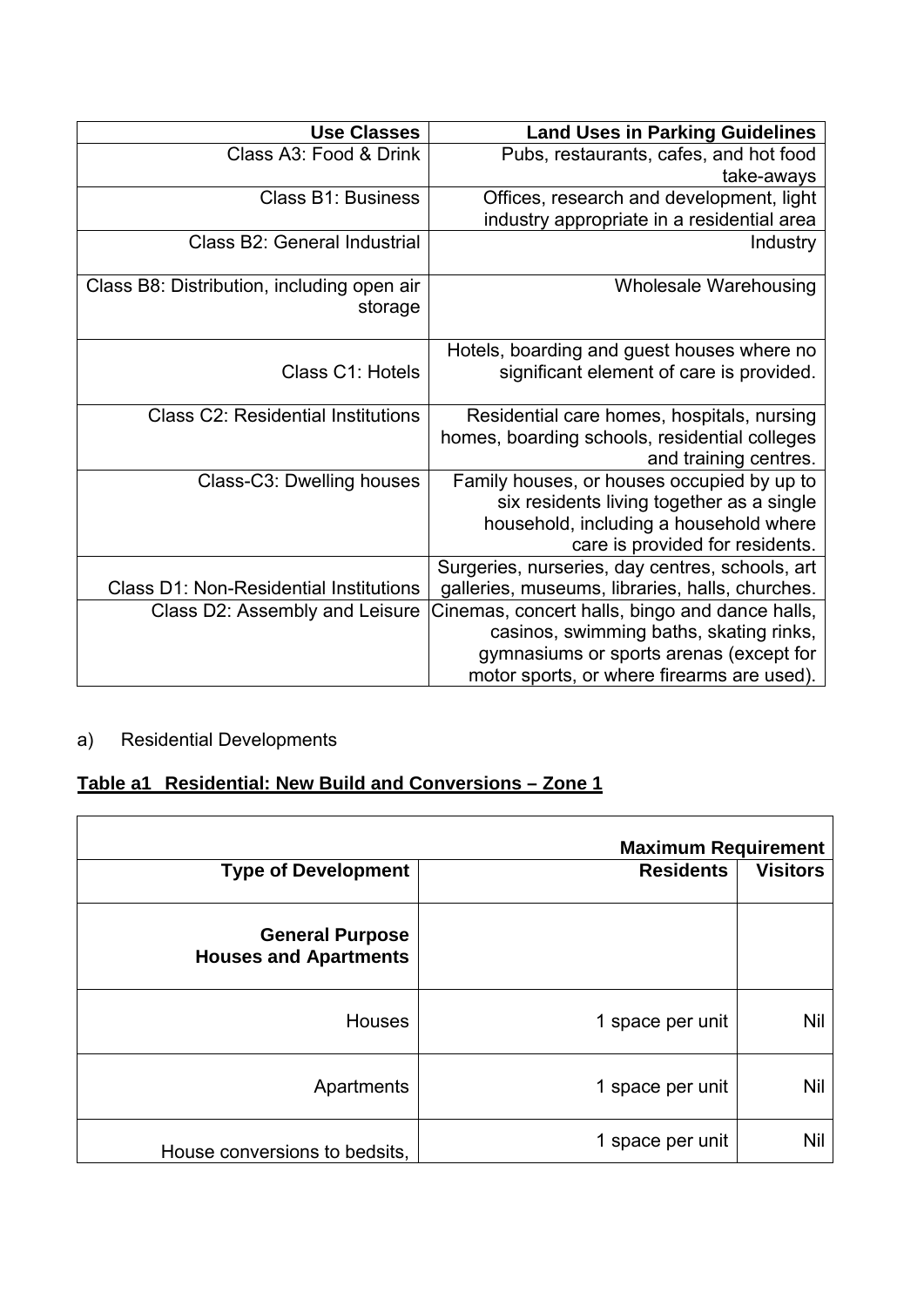|                                                                | <b>Maximum Requirement</b>                                                 |                 |
|----------------------------------------------------------------|----------------------------------------------------------------------------|-----------------|
| <b>Type of Development</b>                                     | <b>Residents</b>                                                           | <b>Visitors</b> |
| or self-contained apartments                                   |                                                                            |                 |
| <b>Special Purpose Housing</b>                                 |                                                                            |                 |
| Purpose-built student accommodation                            | 1 space per 25 beds for servicing,<br>wardens and drop-off areas           | <b>Nil</b>      |
| Self-contained elderly persons<br>accommodation (not wardened) | 1 space per 2 to 4 units                                                   | <b>Nil</b>      |
| Self-contained elderly persons<br>accommodation (wardened)     | 1 space per 4 units<br>1 space for warden<br>1 space per 2 ancillary staff | <b>Nil</b>      |

# **Table a2 Residential: New Build and Conversions – Zones 2, 3 & 4**

|                                                        |                  | <b>Maximum Requirement</b>                             |
|--------------------------------------------------------|------------------|--------------------------------------------------------|
| <b>Type of Development</b>                             | <b>Residents</b> | <b>Visitors</b>                                        |
| <b>General Purpose</b><br><b>Houses and Apartments</b> |                  | Maximum 1 space                                        |
| Houses (1 or 2 Bedrooms)                               | Maximum 2 spaces | per 5 units for all<br>general purpose<br>developments |
| Houses (3 or more Bedrooms)                            | Maximum 3 spaces |                                                        |
| Apartments (1 or 2 Bedrooms)                           | Maximum 2 spaces |                                                        |
| Apartments (3 or more Bedrooms)                        | Maximum 3 spaces |                                                        |

٦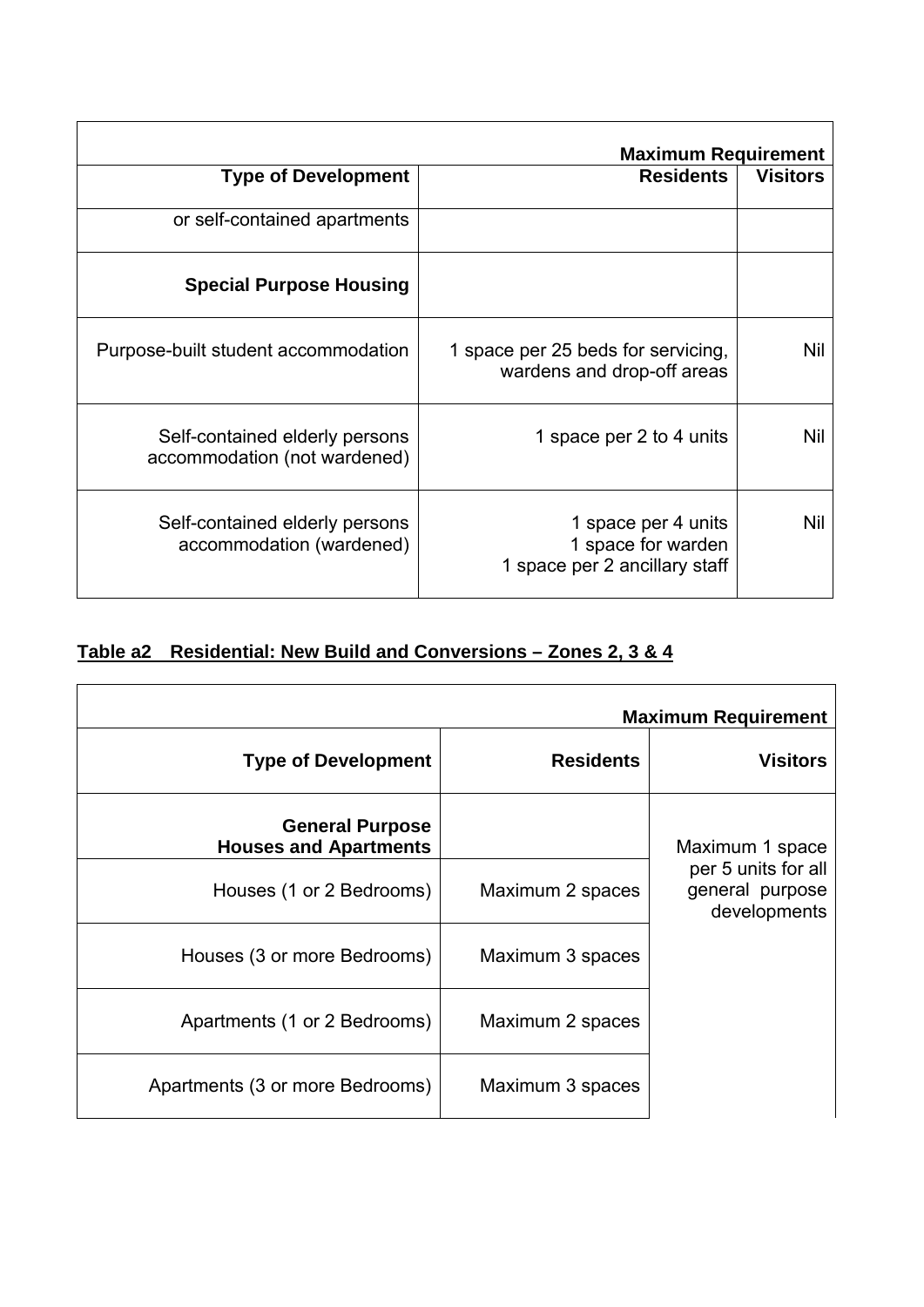| <b>Maximum Requirement</b>                                                  |                                                                               |                                                        |
|-----------------------------------------------------------------------------|-------------------------------------------------------------------------------|--------------------------------------------------------|
| <b>Type of Development</b>                                                  | <b>Residents</b>                                                              | <b>Visitors</b>                                        |
| House conversions to bedsits.<br>or self-contained apartments               | 1 space per bedroom<br>(maximum requirement<br>3 spaces)                      |                                                        |
| House conversions to residential hostel                                     | 1 space per resident<br>staff 1 space per 3<br>non-resident staff             |                                                        |
| <b>Special Purpose Housing</b>                                              |                                                                               |                                                        |
| Self-contained elderly persons dwellings<br>(not wardened)                  | 1 space per 2 - 4 units                                                       | 1 space per 4 units                                    |
| Self-contained elderly persons dwellings<br>(wardened)                      | 1 space per 4 units<br>1 space for<br>warden 1 space per 2<br>ancillary staff | 1 space per 4 units                                    |
| Purpose built student accommodation                                         | 1 space per 25 beds for<br>servicing, wardens and<br>drop-off areas           | 1 space per 10 beds<br>(for students &/or<br>visitors) |
| Residential children's homes / homes<br>for elderly persons / nursing homes | 1 space per resident<br>staff 1 space per 3<br>non-resident staff             | 1 space per 4 beds                                     |

# **Tables a1 & a2- Notes**

- 1. Where communal parking is provided, it must be conveniently sited and should be in a location that is also overlooked which will thereby enhance its security. Depending on local context, designated parking secured by a lockable bollard or other means may be required. Safe pedestrian access must be provided between each dwelling unit and its parking space.
- 2. Garages may only be counted as parking spaces if they have clear internal dimensions, for a single garage of 5.5m x 2.8m, and ideally should be 6m x 3m. All properties with a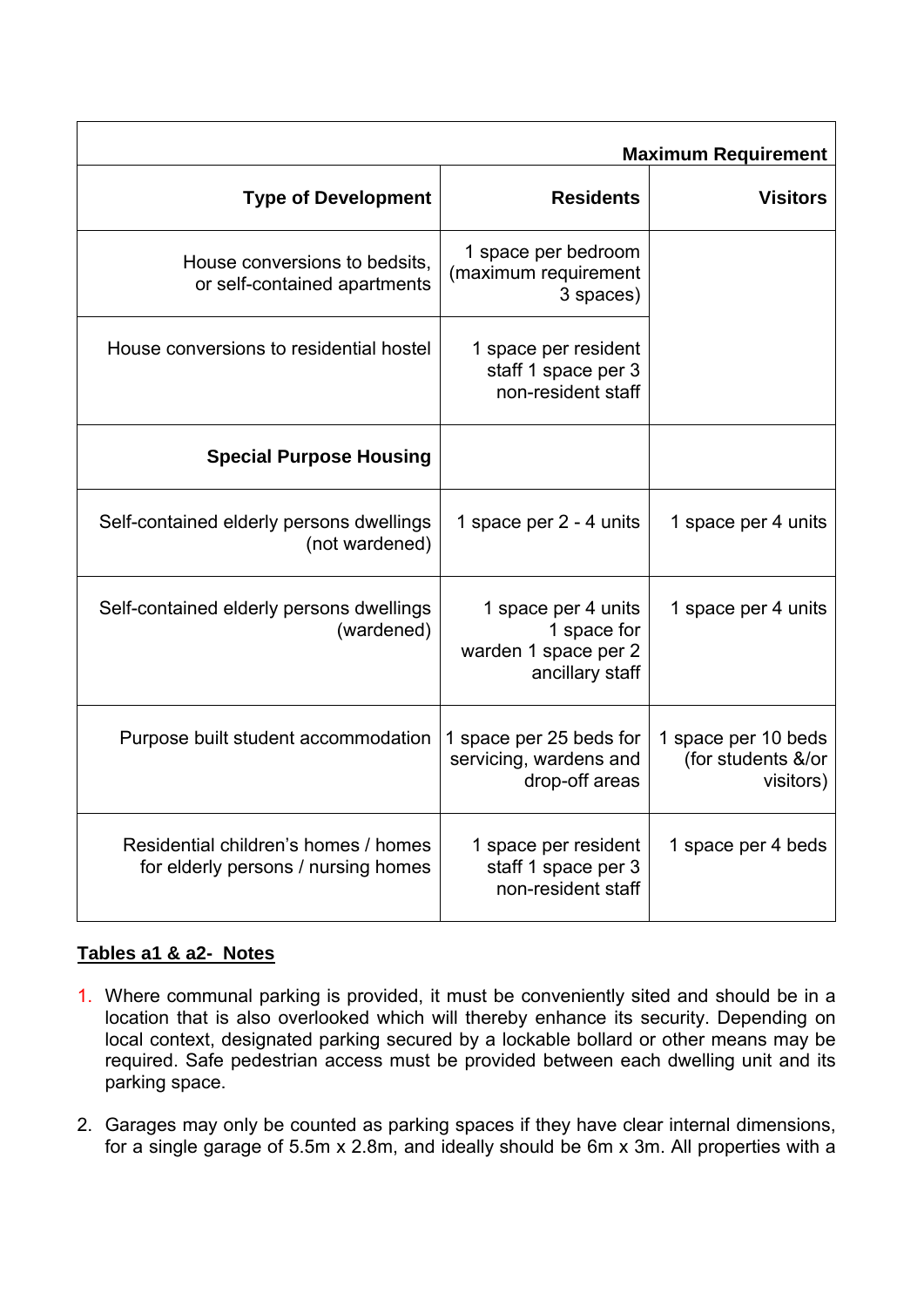garage should also have a 5.5 metre long driveway, which has a width of not less than 2.8m.

- 3. Visitor parking must be designed as an integral part of any development where it is required and must take into account the needs of the disabled.
- 4. For developments *where clear evidence has been supplied that car ownership levels will be lower than normal,* a more flexible approach to numbers of parking spaces may be taken. Acceptable evidence of this would be a contractual arrangement with tenants to secure low car ownership levels or where student accommodation is on a campus and can be controlled.
- 5. In respect of residential homes for the elderly and nursing homes, sufficient operational space must be provided close to the building to enable ambulance access and egress in a forward gear.
- b) Office Developments

# **Table b1 Offices: Zones 1 & 2 (Use Class B1 and A2)**

| <b>Requirement</b>     | <b>Development</b>                     |
|------------------------|----------------------------------------|
| 1 space per $25-35m^2$ | Offices ( $\leq 1000$ m <sup>2</sup> ) |
| 1 space per $40-60m^2$ | Offices ( $> 1000m^2$ )                |

#### **Table b2 Offices: Zones 3 & 4 (Use Class B1 and A2)**

| <b>Requirement</b>     | <b>Development</b>                     |
|------------------------|----------------------------------------|
| 1 space per $20-25m^2$ | Offices ( $\leq 1000$ m <sup>2</sup> ) |
| 1 space per $25-40m^2$ | Offices ( $> 1000m2$ )                 |

#### **Tables b1 & b2 Notes**

- 1. The requirement for office uses within the range given in the tables will be dependent upon the proposed intensity of use (a call centre for example requiring the higher provision) and the accessibility of the site.
- 2. Office redevelopments, extensions and conversions will have the same requirements as for new build, subject only to note 3 below.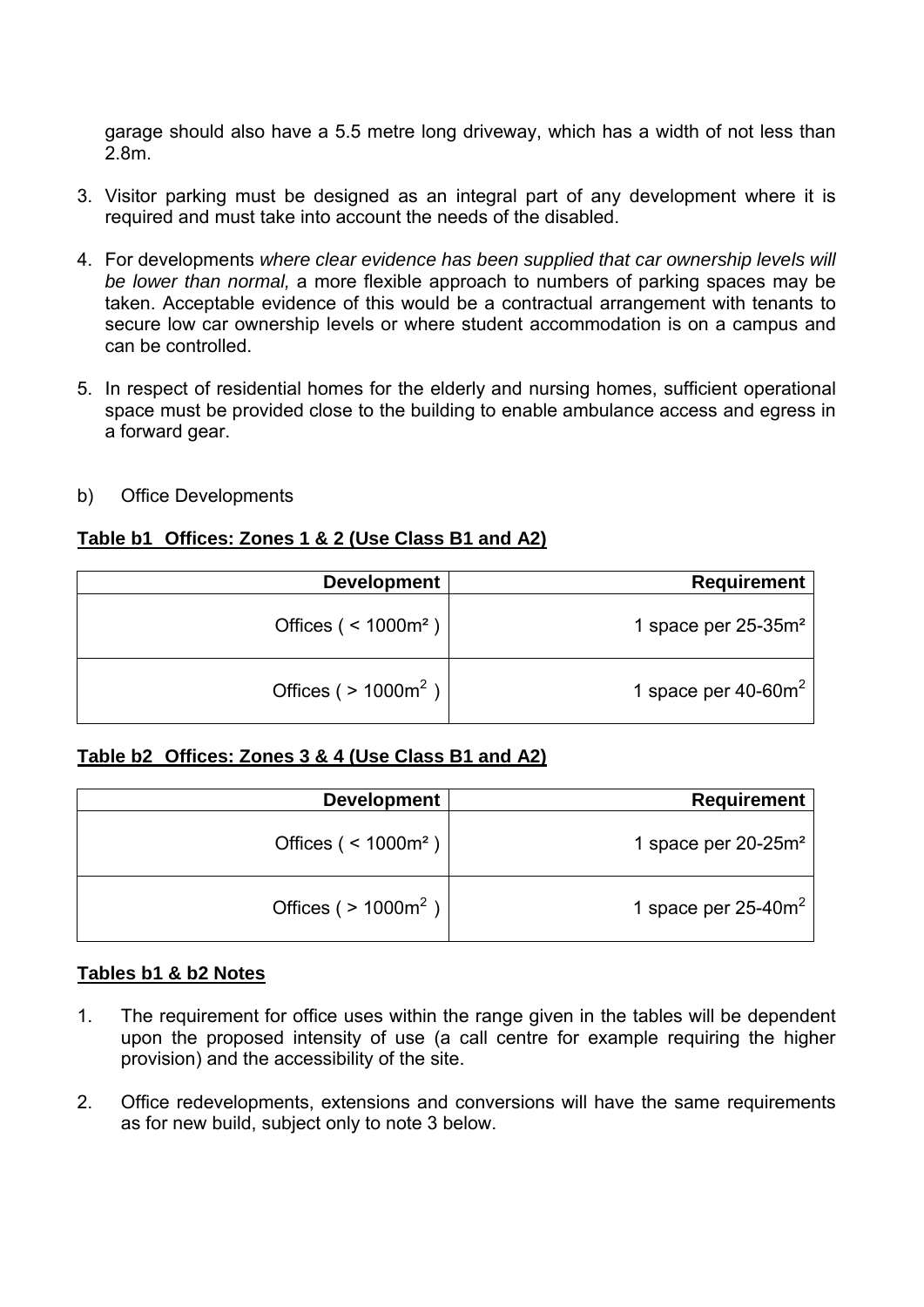- 3. For premises up to a maximum of 200 $m<sup>2</sup>$  gross floor area an increase of 20% will be permitted without the need for additional parking. This allowance can only be made once and any parking displaced must be relocated.
- 4. Outside of Zone 1 and 2, all new office developments will need to provide a service bay.
- 5. Consideration may be given to a relaxation of the parking requirements in shopping areas for the change of use at ground floor level of premises from Use Class A1 (shops) to Use Class A2 (Financial & Professional Services).
- c) Shops

## **Table c1 Shops: Zones 1 & 2**

| <b>Type of Development</b>                                        | <b>Operational</b><br><b>Requirement</b> | <b>Maximum</b><br><b>Requirement</b> |
|-------------------------------------------------------------------|------------------------------------------|--------------------------------------|
| Shops ( $\leq$ 200 $m^2$ )                                        | See Note                                 | 1 space per $60m^2$                  |
| Shops and small supermarkets<br>$(201m^2 - 1000m^2)$              |                                          | 1 space per 40m <sup>2</sup>         |
| Shops and small supermarkets<br>$(1001m^2 - 2000m^2)$             |                                          | 1 space per $40m^2$                  |
| Supermarkets & superstores<br>(predominately food) $( > 2000m2 )$ |                                          | 1 space per 14m2                     |

## **Table c1 Note**

1. In Zones 1 & 2 applicants will need to demonstrate that servicing can be accommodated without unduly affecting highway safety and the free flow of traffic.

#### **Table c2 Shops: Zones 3 & 4**

| <b>Type of Development</b> | Maximum<br><b>Operational</b><br><b>Requirement:</b><br><b>Non-operational</b> |
|----------------------------|--------------------------------------------------------------------------------|
|----------------------------|--------------------------------------------------------------------------------|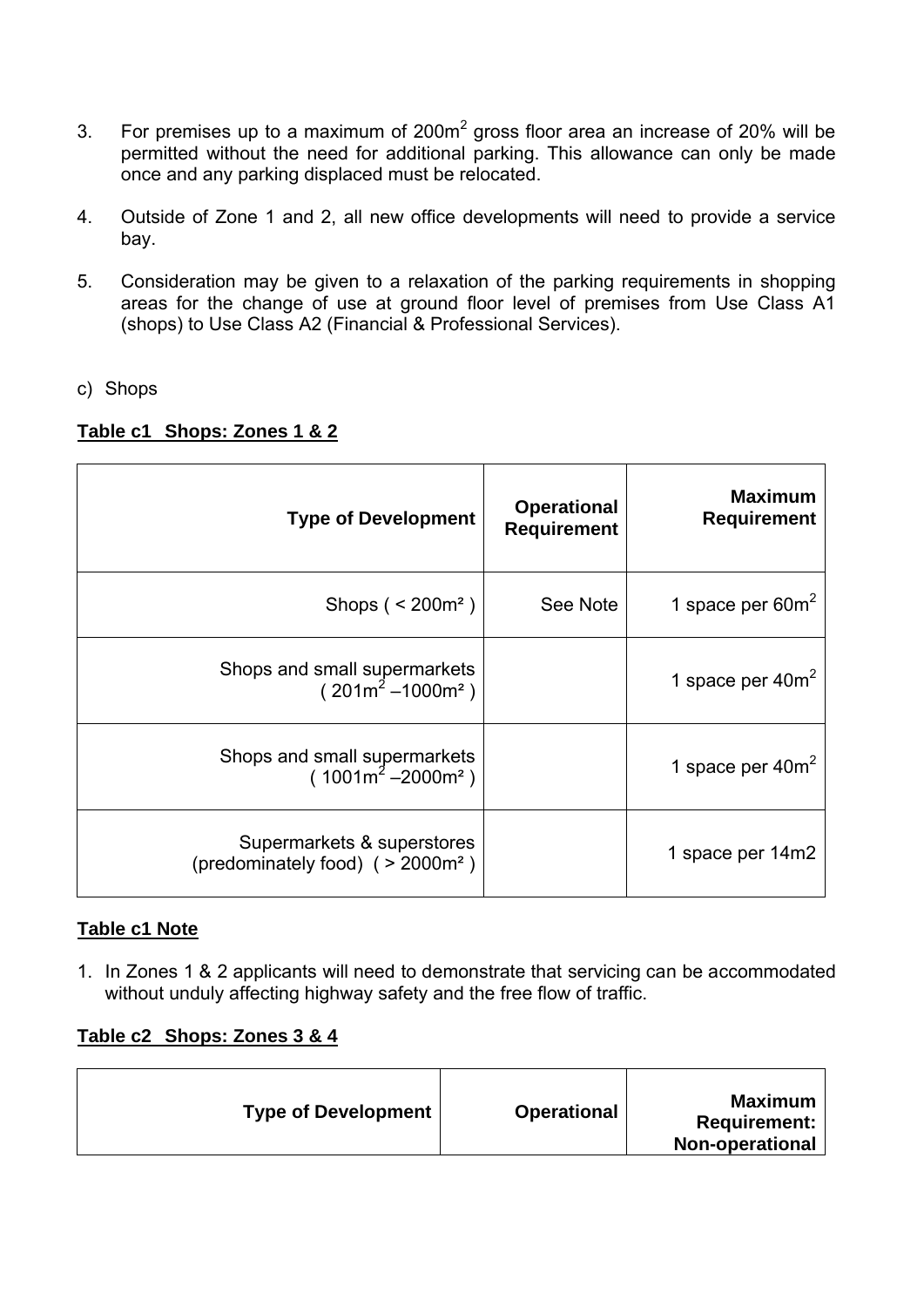| Shops $(200m^2)$                                                                                                                     | 1 commercial vehicle<br>space | 1 space per $60m^2$ |
|--------------------------------------------------------------------------------------------------------------------------------------|-------------------------------|---------------------|
| Shops and small supermarkets $\begin{vmatrix} 2 \text{ commercial vehicle} \\ 201 \text{m}^2 - 1000 \text{m}^2 \end{vmatrix}$ spaces |                               | 1 space per $20m^2$ |
| Shops and small supermarkets $ 3 \text{ commercial vehicle}$<br>(1001m <sup>2</sup> -2000m <sup>2</sup> )                            |                               | 1 space per $20m^2$ |
| Supermarkets & superstores 3 commercial vehicle<br>(predominately food) ( $>$ 2000 $m2$ )                                            | spaces                        | 1 space per $14m2$  |

# **Table c2 Notes**

- 1. The non-operational standard assumes a retail/non-retail ratio of 75/25. Variation may be applied at the discretion of the Local Authority when a different ratio is proposed.
- 2. Although 'retail parks' may have shared parking, such developments will still require similar levels of parking to single stores, because of the longer duration of parking.
- 3. Where existing premises are used for the establishment of a stall type market, the applicant shall identify a location for the provision of parking for stallholders.
- 4. For premises up to a maximum of 200m² gross floor space, an increase of 20% will be permitted without the need for additional parking. This allowance can only be made once, and any parking displaced must be relocated.
- 5. Increases in transactions at supermarkets are not proportional to increases in floor area. Extensions of 33% of gross floor area produce a 10% increase in transactions.
- 6. The non-operational standard includes employees parking.
- 7. In addition to the operational parking requirements for servicing purposes, sufficient additional space must always be provided to allow servicing vehicles to both enter and leave the curtilage of the store servicing area in a forward gear.
- d) Retail Warehousing and Commercial Garages

## **Table d1 Retail Warehousing and Commercial Garages: All Zones**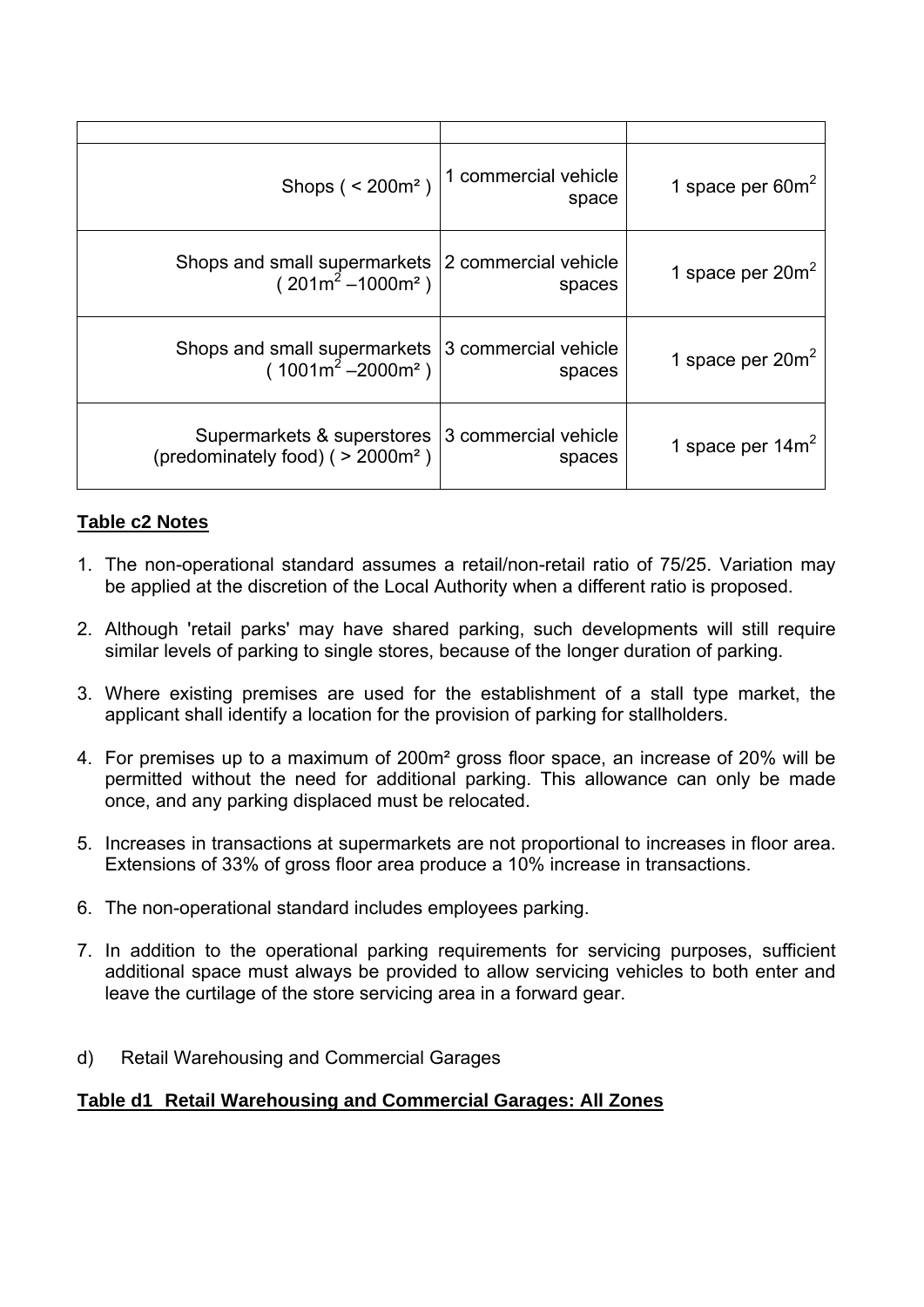| <b>Type of Development</b>                                                      | <b>Operational</b>                                                                           | Non-operational                                                                                            |
|---------------------------------------------------------------------------------|----------------------------------------------------------------------------------------------|------------------------------------------------------------------------------------------------------------|
| Retail Warehousing(non-food) (non-DIY)<br>$( > 1000 \text{m}^2 )$               | 3 commercial<br>vehicle spaces                                                               | 1 space per $30m^2$                                                                                        |
| <b>Retail Warehousing</b><br>(DIY & Garden Centres)<br>( > 1000m <sup>2</sup> ) | 3 commercial<br>vehicle spaces                                                               | 1 space per $20m^2$                                                                                        |
| <b>Builders Merchants</b><br>(Trade & Retail)                                   | 3 commercial<br>vehicle spaces                                                               | 1 space per $80m^2$<br>& 10% of GFA                                                                        |
| Cash & Carry Warehousing<br>(Trade Only) ( $> 1000m^2$ )                        | 3 commercial<br>vehicle spaces                                                               | 1 space per $50m^2$                                                                                        |
| Servicing and Repair Garages and Car and<br><b>Motorcycle Sales</b>             | 1 car/lorry space<br>per each car/lorry<br>service bay plus 1<br>commercial vehicle<br>space | 2 car/lorry spaces<br>per each service<br>bay. 1 space per<br>50m2 of retail area<br>(internal & external) |
| Petrol Filling Stations (see note 10 re.<br>associated convenience stores)      | 1 space for<br>petrol tanker                                                                 | 4 spaces for<br>ancillary use<br>(e.g. automatic<br>car wash)                                              |
| <b>Driving Schools</b><br>Private Hire / Vehicle Hire<br><b>Licensed Taxis</b>  | 1space per vehicle<br>operated                                                               | 1 space per 3<br>auxiliary staff                                                                           |

# **Table d1 Notes**

- 1. The range of trip generation and parking demand at retail warehouses varies to a considerable extent. The parking requirements of the most common types of store can be classified in broad bands. This is reflected by the tabulated requirements.
	- *Highest requirement-* DIY stores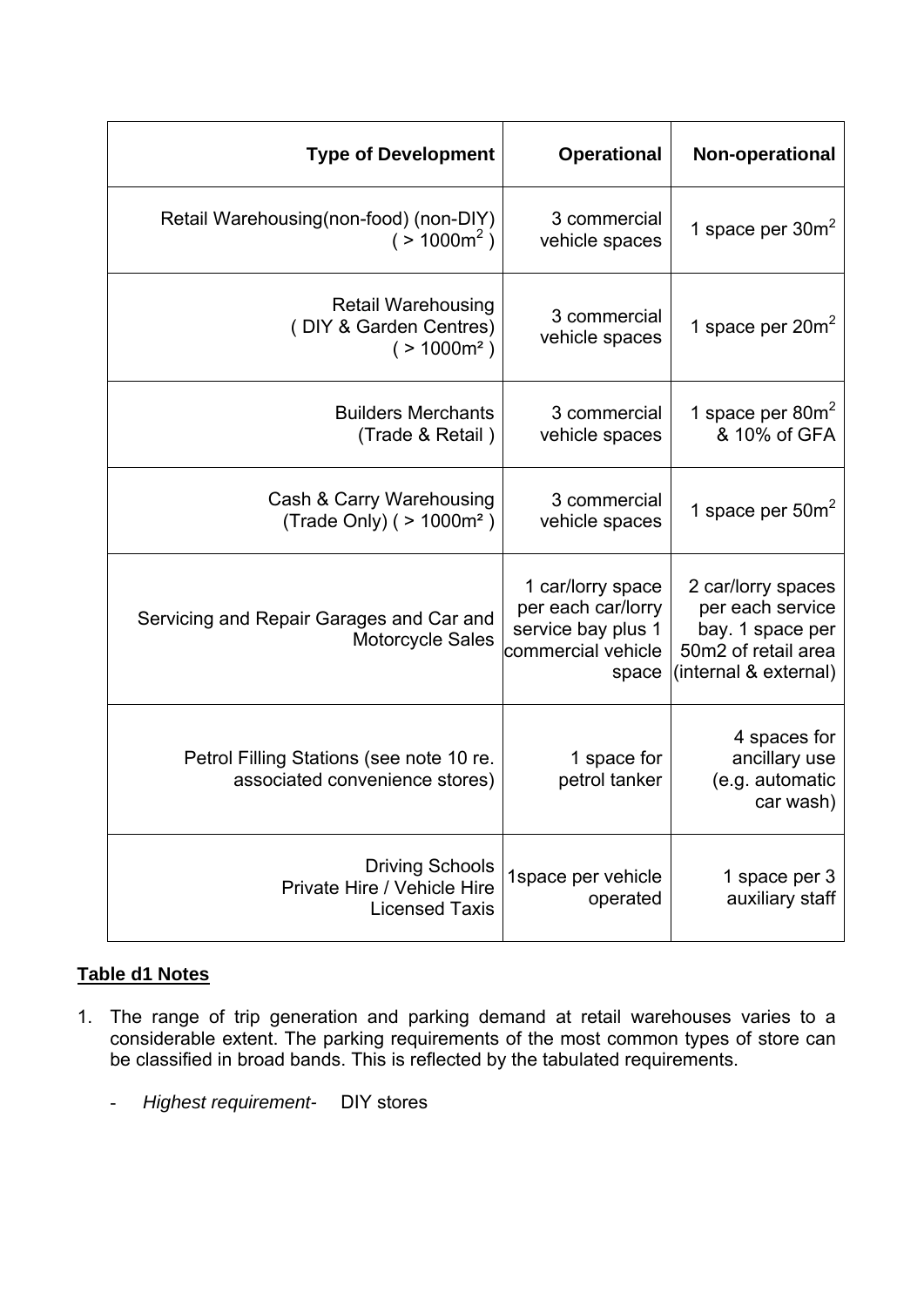- *Mid-range requirements* Electrical appliances, computer/ IT, clothing, pet stores, flat pack furniture stores
- *Lowest requirement* Assembled furniture/carpet stores, household and leisure goods stores
- 2. Although 'retail parks' may have shared parking, such developments will still require similar levels of parking to single stores, because of the longer duration of parking.
- 3. For premises up to a maximum of 200m² gross floor space, an increase of 20% will be permitted without the need for additional parking. This allowance can only be made once, and any parking displaced must be relocated.
- 4. The non-operational standard includes employees parking.
- 5. Relaxation may be given to the parking requirements at fast service centres, e.g. tyres, exhausts, MOT, etc.
- 6. Car sales premises will require adequate space for a car transporter to deliver/ pick up without affecting the highway safety or free flow of traffic
- 7. Where car sales premises include external display areas, additional parking space will be required.
- 8. In addition to the operational parking requirements for servicing purposes, sufficient additional space must always be provided to allow servicing vehicles to both enter and leave the curtilage of the premises' servicing area in a forward gear.
- 9. Convenience stores located at petrol filling stations will attract customers who do not also purchase petrol and will therefore require parking space. The additional requirement for this must be assessed as for a small shop.
- e) General Industry, Distribution and Storage

**Table e1 General Industry, Distribution and Storage: Zone 1**

| <b>Type of Development</b>                 | <b>Operational</b> | <b>Maximum</b><br>Non-operational |
|--------------------------------------------|--------------------|-----------------------------------|
| General Industry ( $<$ 235m <sup>2</sup> ) | 1 van space        | 2 spaces                          |
| General Industry ( $>$ 235m <sup>2</sup> ) | See Note 4         | 1 space per 120 $m2$              |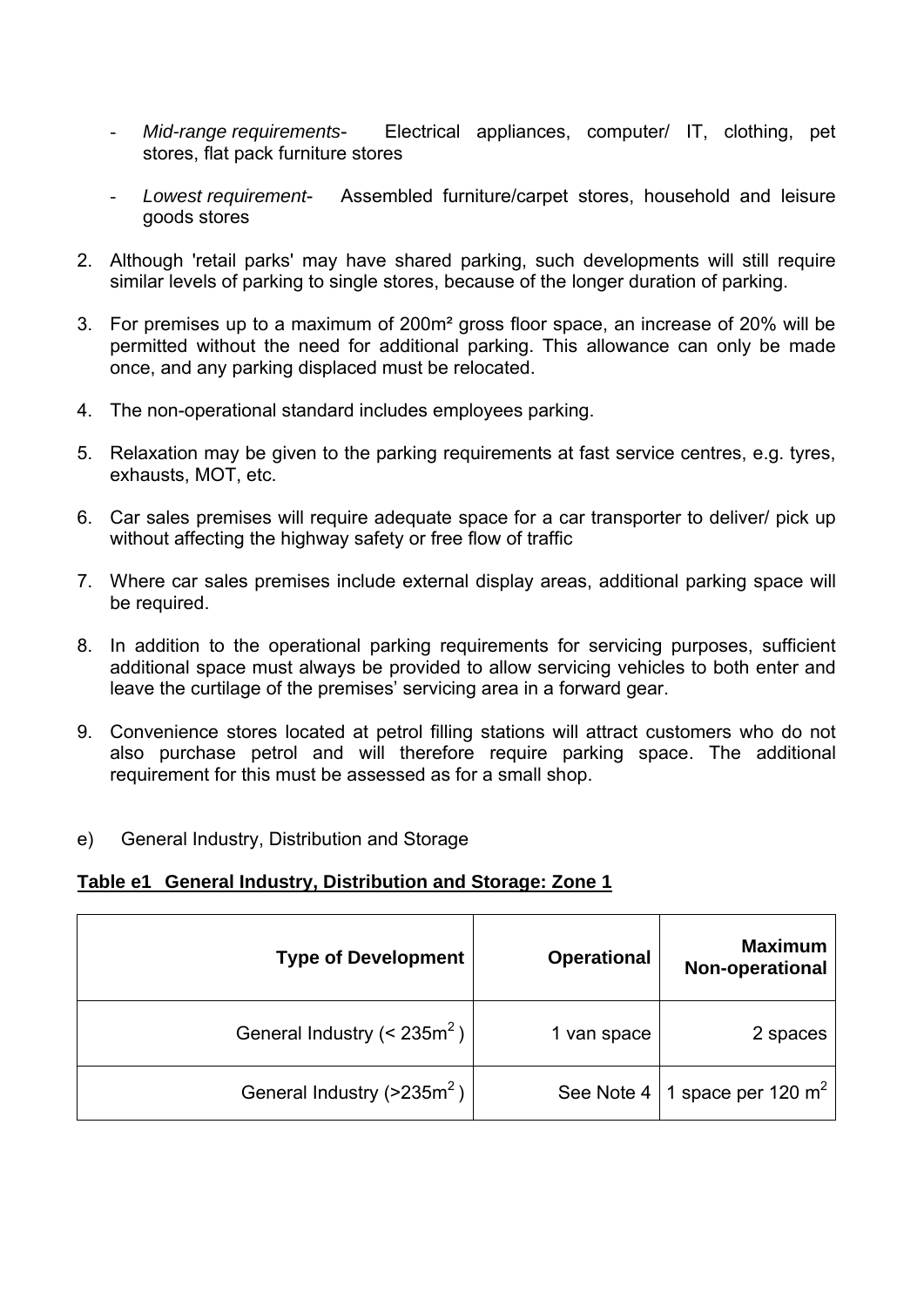| Distribution/ Storage ( $\leq$ 1000 m <sup>2</sup> ) | 35% of GFA   1 space per 120 $m2$  |
|------------------------------------------------------|------------------------------------|
| Distribution/ Storage<br>( $>1000 \text{ m}^2$ )     | 25% of GFA   1 space per 120 $m^2$ |

# **Table e2 General Industry, Distribution and Storage: Zones 2, 3 & 4**

| <b>Type of Development</b>                           | <b>Operational</b> | <b>Non-operational</b> |
|------------------------------------------------------|--------------------|------------------------|
| General Industry ( $<$ 235m <sup>2</sup> )           | 1 van space        | 2 spaces               |
| General Industry $(>235m^2)$                         | See Note 4         | 1 space per 80 $m2$    |
| Distribution/ Storage $($ < 1000 m <sup>2</sup> $)$  | 35% of GFA         | 1 space per 80 $m2$    |
| Distribution/ Storage ( $\geq 1000$ m <sup>2</sup> ) | 25% of GFA         | 1 space per 80 $m2$    |

## **Tables e1 & e2 Notes**

- 1. Vehicles should be able to enter and leave the site in forward gear.
- 2. Visitor parking is included in non-operational parking.
- 3. For premises up to a maximum of 235m² gross floor space, an increase of 20% will be permitted without the need for additional parking. This allowance can only be made once and any parking displaced must be relocated.
- 4. Operational requirements:

| <b>GFA</b><br>m <sup>2</sup> | <b>Minimum</b><br>mʻ | <b>GFA</b><br>m <sup>2</sup> | <b>Minimum</b><br>m۴ | <b>GFA</b><br>m <sup>2</sup> | <b>Minimum</b><br>m |
|------------------------------|----------------------|------------------------------|----------------------|------------------------------|---------------------|
| 100                          | 70                   | 500                          | 100                  | 1,001                        | 150                 |
| 250                          | 85                   | .000                         | 150                  | 2,000                        | <b>200</b>          |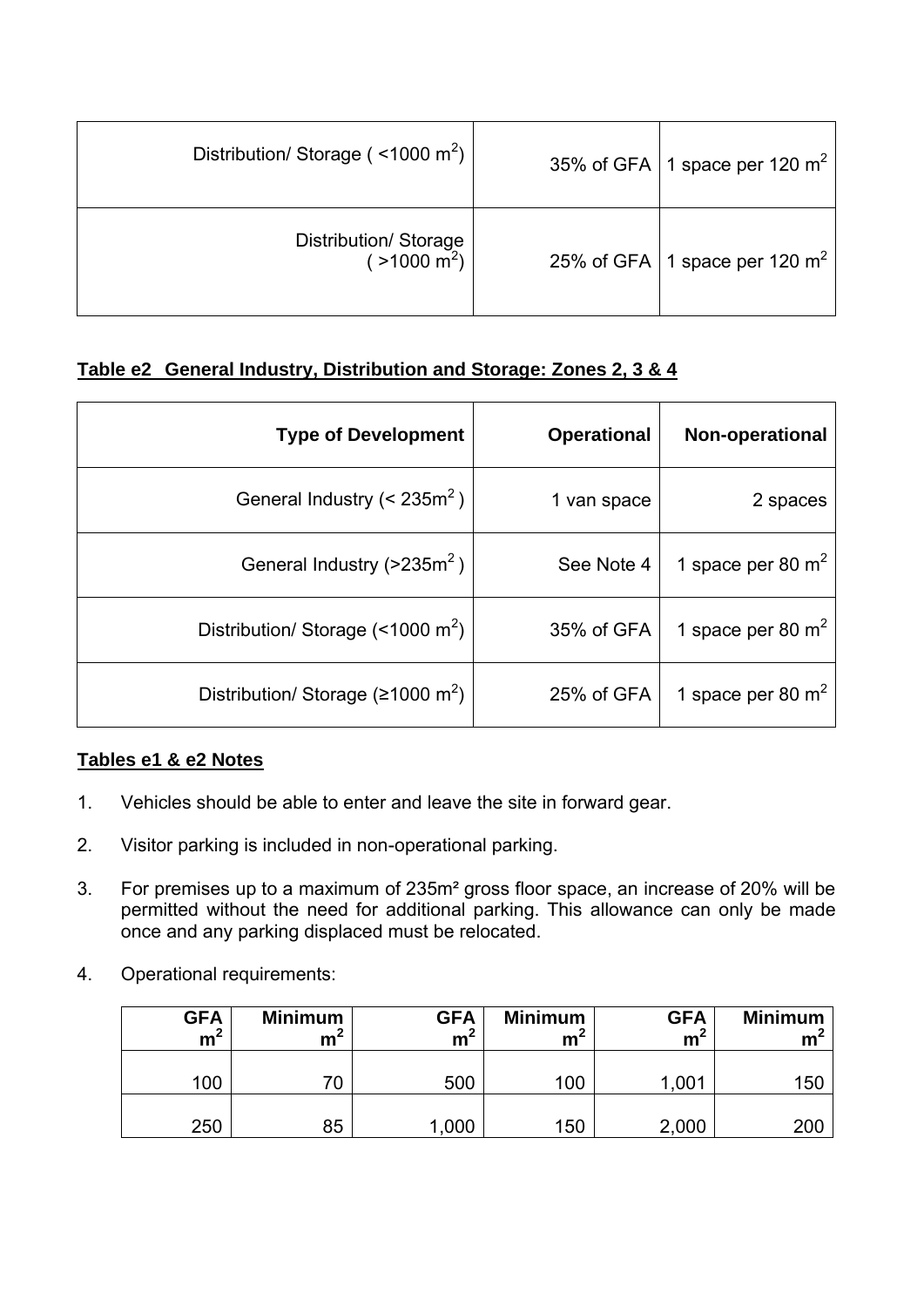- 5. Above 2,000 m2 GFA, the required minimum operational area should be taken as 10% of GFA.
- 6. If the premises are to be used as a distribution depot, adequate space must also be provided to accommodate commercial vehicles that are likely to be parked overnight.
- f) Places of Entertainment / Community Establishments

### **Table f1 Places of Entertainment/ Community Establishments: Zone 1**

| <b>Maximum</b><br>Non-operational   | <b>Operational</b>                | <b>Type of Development</b>                                                        |
|-------------------------------------|-----------------------------------|-----------------------------------------------------------------------------------|
| 1 space per $20m^2$ of<br>play area | 1 space per 3<br>members of staff | <b>Children's Play Centres</b>                                                    |
| 1 space per 8 $m2$                  | 1 commercial<br>vehicle space     | <b>Assembly Halls (Commercial)</b><br>e.g. Bingo Hall                             |
| 1 space per 10 $m2$                 | 1 commercial<br>vehicle space     | <b>Assembly Halls (Social)</b><br>e.g. Unlicensed Club<br><b>Community Centre</b> |
| 1 space per 5 seats                 | 1 commercial<br>vehicle space     | Cinemas, Theatres & Conference Centres                                            |
| <b>Nil</b>                          | 1 space<br>per practitioner       | <b>Health Centres &amp; Surgeries</b>                                             |
| <b>Nil</b>                          | 1 commercial<br>vehicle space     | <b>Public Leisure Centres</b>                                                     |
| <b>Nil</b>                          | 1 commercial<br>vehicle space     | Fitness Clubs, Leisure Clubs & Sports Clubs<br>(See Note 6)                       |
| <b>Nil</b>                          | 1 commercial<br>vehicle space     | Libraries                                                                         |

**Table f2 Places of Entertainment/ Community Establishments: Zones 2, 3 & 4**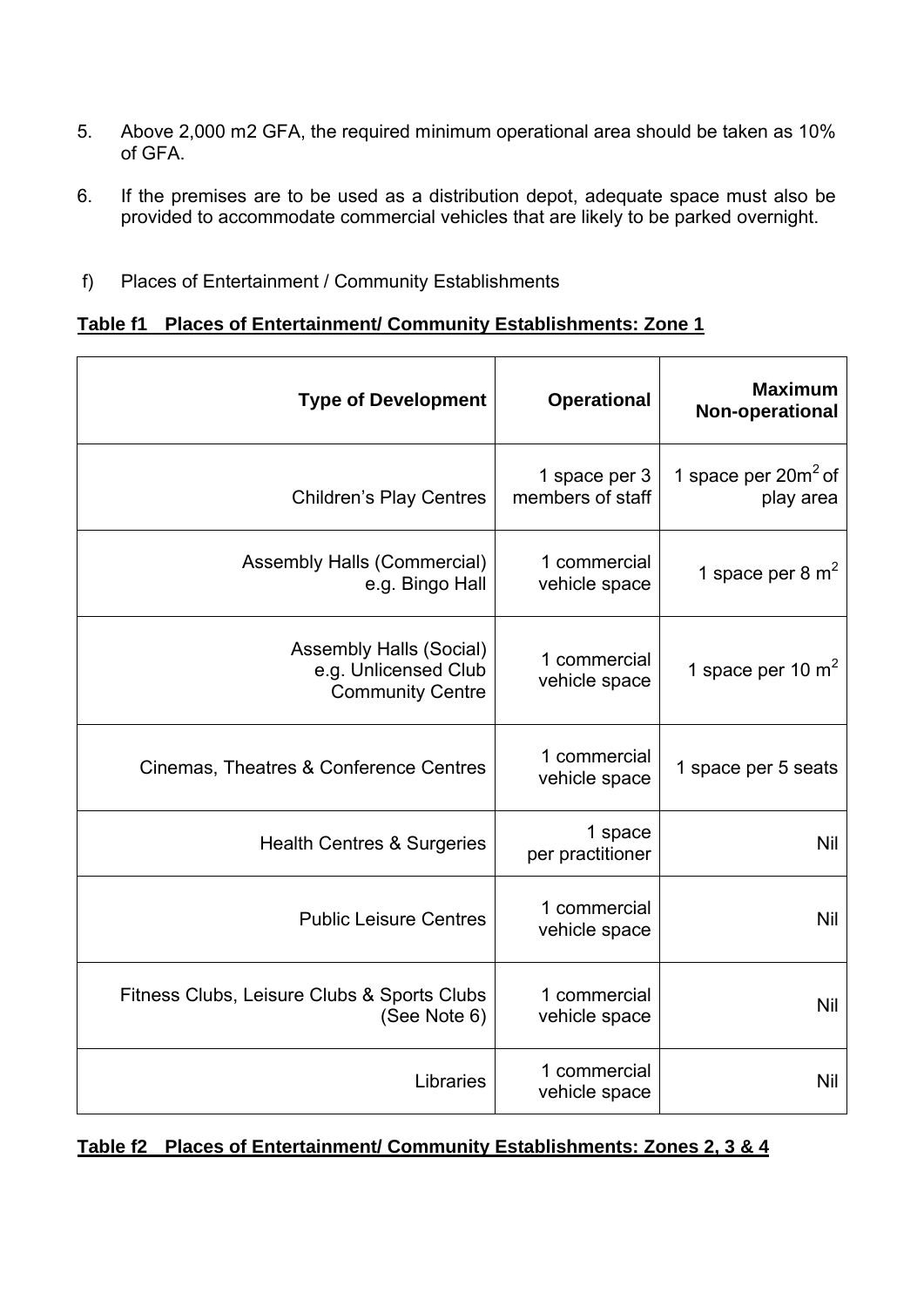| <b>Maximum</b><br>Non-operational                                  | <b>Operational</b>                          | <b>Type of Development</b>                                                        |
|--------------------------------------------------------------------|---------------------------------------------|-----------------------------------------------------------------------------------|
| 1 space per $15m^2$ of<br>play area                                | 1 space per 2<br>members of staff           | <b>Children's Play Centres</b>                                                    |
| 1 space per 8 $m2$                                                 | 1 commercial<br>vehicle space               | <b>Assembly Halls (Commercial)</b><br>e.g. Bingo Hall                             |
| 1 space per 10 $m2$                                                | 1 commercial<br>vehicle space               | <b>Assembly Halls (Social)</b><br>e.g. Unlicensed Club<br><b>Community Centre</b> |
| 1 space per 3 seats                                                | 1 commercial<br>vehicle space               | <b>Cinemas Theatres &amp; Conference Centres</b>                                  |
| 2.5 spaces per bed                                                 | <b>Essential vehicles</b><br>as required    | Hospitals (See Note 5)                                                            |
| 1 space per 3<br>ancillary staff<br>& 3 spaces per<br>practitioner | 1 space per<br>practitioner<br>(See Note 3) | <b>Health Centres &amp; Surgeries</b>                                             |
| 1 space per 2 facility<br>users & 1 space<br>per 3 spectators      | 1 commercial<br>vehicle space               | <b>Public Leisure Centres</b>                                                     |
| 1 space per 2<br>facility users                                    | 1 commercial<br>vehicle space               | Fitness Clubs, Leisure Clubs & Sports Clubs<br>(See Note 4)                       |
| 1 space per $45m2$                                                 | 1 commercial<br>vehicle space               | Libraries                                                                         |

**Tables f1 & f2 Notes**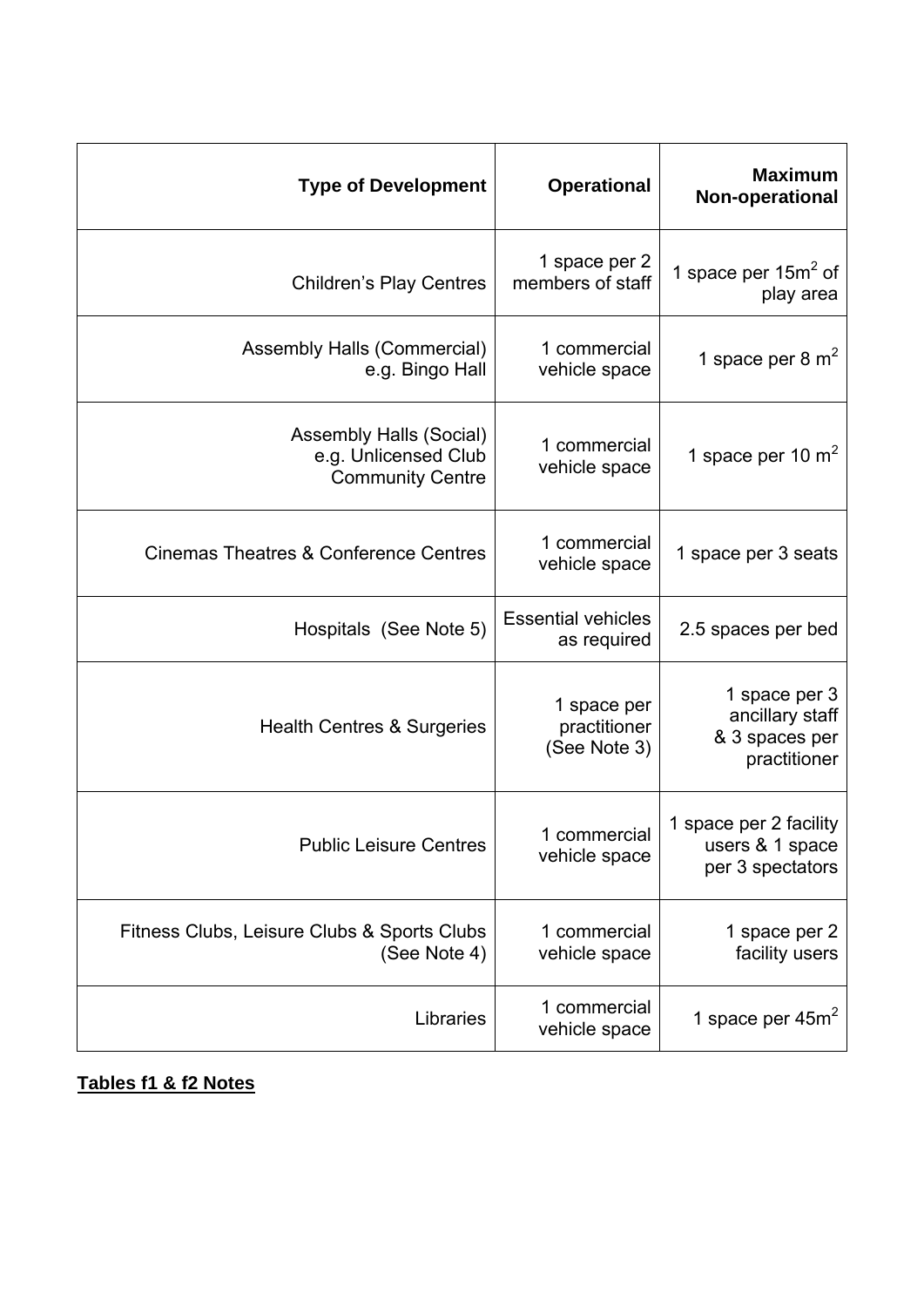- 1. In addition to the operational parking requirements for servicing purposes, sufficient additional space must always be provided to allow servicing vehicles to both enter and leave the curtilage of the premises' servicing area in a forward gear.
- 2. In Zone 1 there may be a relaxation of parking for entertainment facilities where there is available public car parking.
- 3. Practitioner to include doctor, dentist, nurse, health visitor etc.
- 4. Consideration must be given to the provision of a coach parking area where appropriate and to cycle and motorcycle parking.
- 5. This level of provision would be appropriate for acute and neighbourhood District Hospitals. For other types of hospitals a lower level of provision may be acceptable.
- g) Hotels and Restaurants

### **Table g1 Hotels and Restaurants: Zone 1**

| <b>Type of Development</b> | <b>Operational</b> | Non-operational |
|----------------------------|--------------------|-----------------|
| All development types      | See Note 1         | Nil             |

## **Table g2 Hotels and Restaurants: Zones 2, 3 & 4**

| <b>Type of Development</b>                | <b>Operational</b>            | <b>Maximum</b><br>Non-operational                                                      |
|-------------------------------------------|-------------------------------|----------------------------------------------------------------------------------------|
| <b>Hotels</b>                             | 1 commercial<br>vehicle space | 1 space per 3<br>non-resident staff<br>& 1 space per<br>bedroom                        |
| <b>Public Houses &amp; Licensed Clubs</b> | 1 commercial<br>vehicle space | 1 space per 3<br>staff & 1 space<br>per 5 $m^2$ of public<br>area including<br>servery |
|                                           | 1 commercial                  |                                                                                        |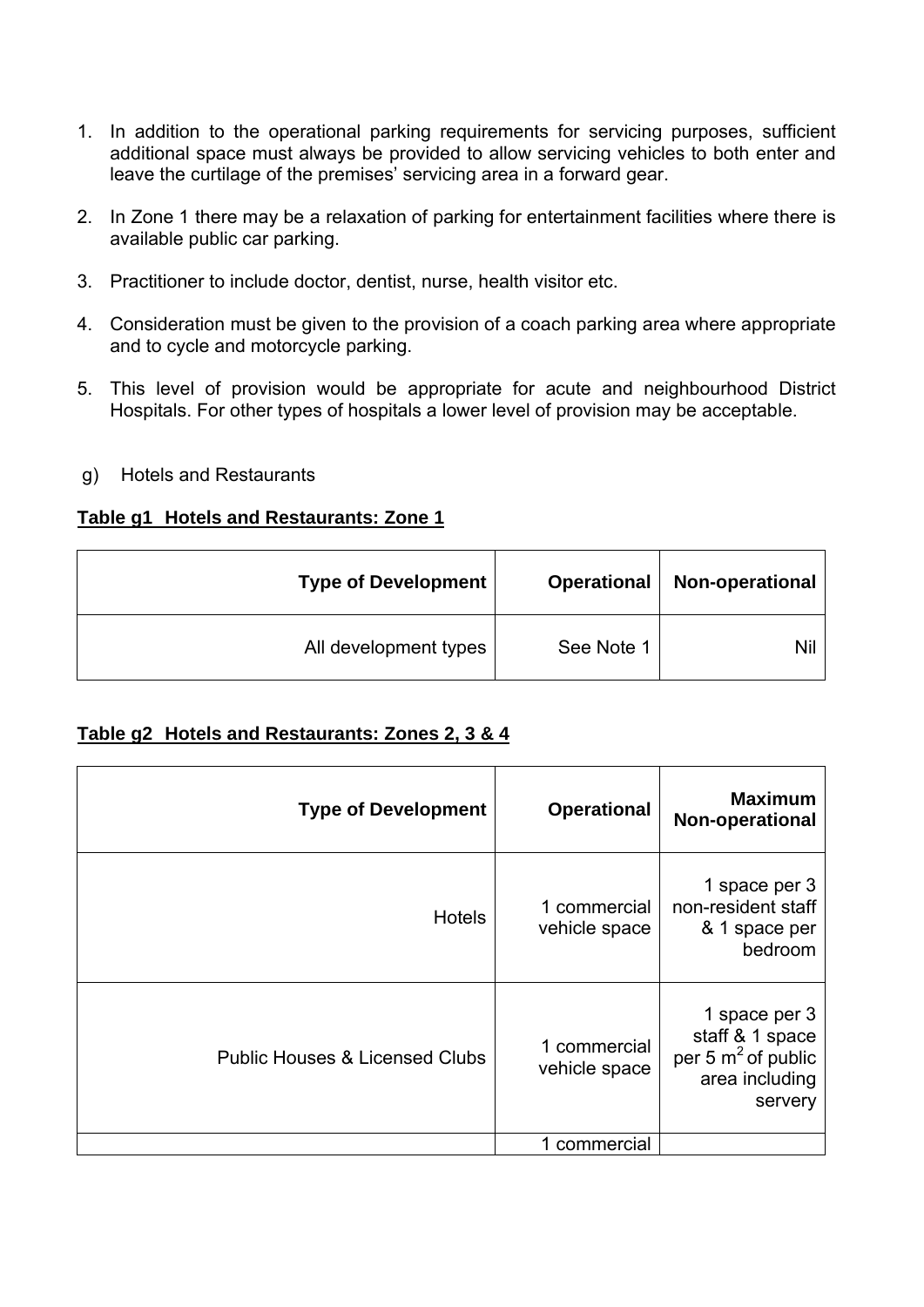| <b>Restaurants</b>                          | vehicle space                 | 1 space per 3<br>staff & 1 space<br>per 7m <sup>2</sup> of dining<br>area |
|---------------------------------------------|-------------------------------|---------------------------------------------------------------------------|
| Cafes & Drive-Thru Restaurants (See Note 6) | 1 commercial<br>vehicle space | 1 space per 3 staff<br>& 1 space per<br>$4m2$ of dining area              |
| Hot Food Takeaways                          | 1 commercial<br>vehicle space | See Note 5                                                                |

## **Tables g1 & g2 Notes**

- 1. In Zones 1 & 2 applicants will need to demonstrate that servicing can be accommodated without unduly affecting highway safety and the free flow of traffic
- 2. Facilities for hotel non-residents should be assessed by applying the appropriate category. An allowance should be applied where facilities are to be shared.
- 3. The parking requirement will be relaxed for public houses built before 1914 to permit redevelopment or extension up to a 20% increase in gross floor area without extra parking being required.
- 4. The non-operational requirement for restaurants and cafes in established shopping areas may be relaxed if it can be shown that they are 'incidental' to the shopping area or where such restaurants are used largely in the evening when adequate parking exists in the vicinity. However, adequate parking for staff should be provided to the rear/ side.
- 5. Applicants for hot food takeaways need to demonstrate that customers can park in the vicinity without detriment to highway safety and free flow of traffic.
- 6. Restaurants including drive through facilities for ordering and collecting food by car should have an internal segregated access for this purpose and be provided with a minimum of 6 waiting spaces.
- 7. In addition to the operational parking requirements for servicing purposes, sufficient additional space must always be provided to allow servicing vehicles to both enter and leave the curtilage of the premises' servicing area in a forward gear.
- h) Educational Establishments

#### **Table h1 Educational Establishments: All Zones**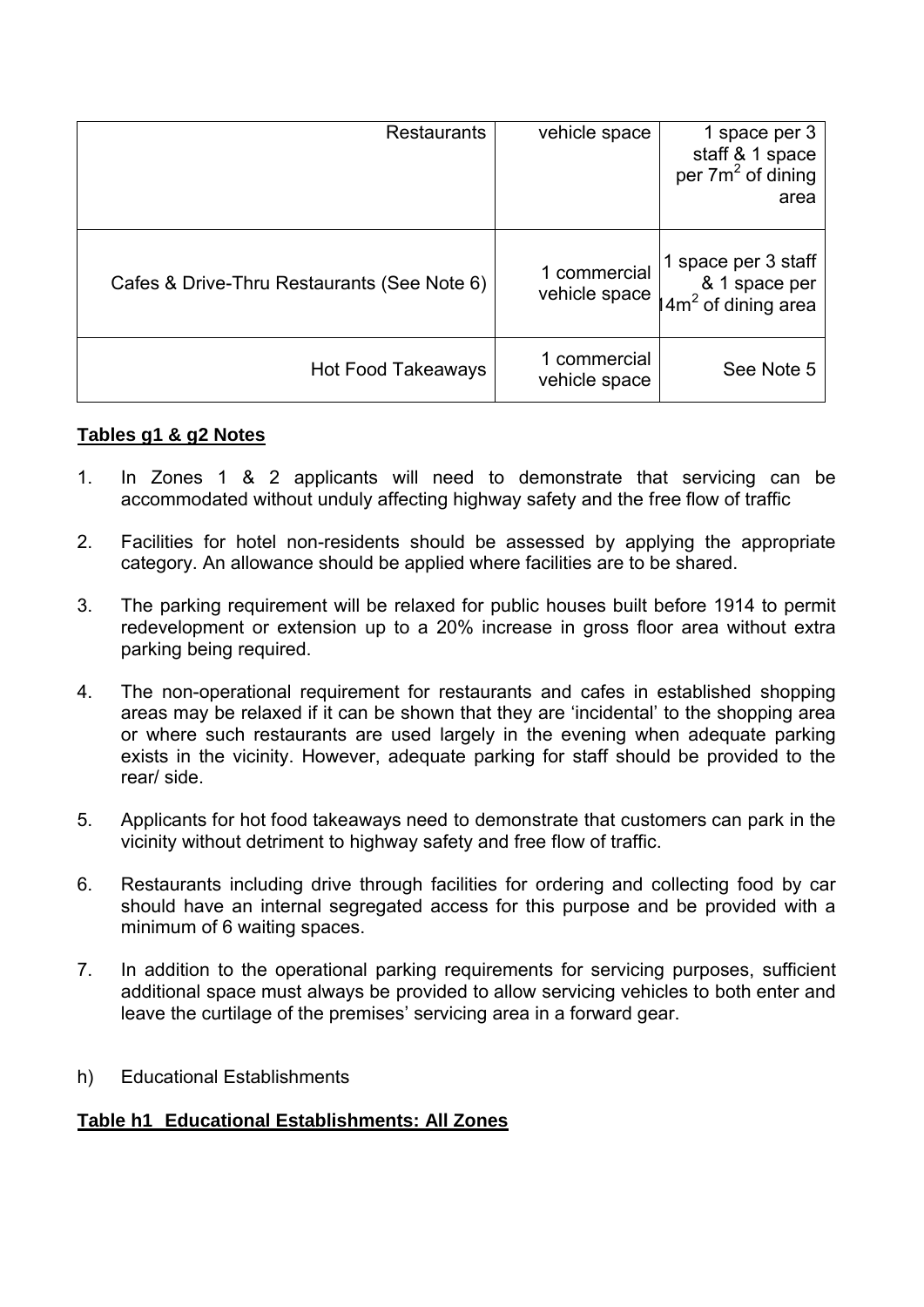| <b>Type of Development</b>                                  | <b>Operational</b>                            | Non-operational                                                                                                                       |
|-------------------------------------------------------------|-----------------------------------------------|---------------------------------------------------------------------------------------------------------------------------------------|
| Day Nurseries & Creches,<br>(new build property)            | See note                                      | 1 space per 2 full<br>time staff                                                                                                      |
| Day Nurseries & Creches,<br>(converted property)            | Included in<br>non-operational<br>requirement | 1 space per 2 full<br>time staff<br>(See Note 3)                                                                                      |
| <b>Nursery/Infants/Primary Schools</b>                      | 1 commercial<br>vehicle space                 | 2 spaces per<br>classroom & 3 visitor<br>spaces                                                                                       |
| <b>Secondary Schools</b>                                    | 1 commercial<br>vehicle space                 | 1.5 spaces per<br>classroom, 1 space<br>per 20 students of age<br>7 and 3 visitor spaces.<br>Bus parking as<br>required               |
| <b>Colleges of Higher/Further Education</b><br>(See Note 6) | 1 commercial<br>vehicle space                 | 1 space per each<br>member of teaching<br>staff, 1 space per 2<br>ancillary staff, 1 space<br>per 8 students and 5<br>visitor spaces. |

# **Table h1 Notes**

- 1. For new and converted day nurseries, safe and appropriate facilities should be provided for dropping off / picking up and servicing the premises.
- 2. This should be assessed when the nursery is at full capacity. Where part-time staff are employed they should be aggregated to their full time equivalents.
- 3. Experience has shown that a minimum of 15 car spaces will be required for most other types of schools. Exceptions to this may be specialised (e.g. religious or Welsh) secondary schools with a large catchment area where a reduced number may be adequate, or larger schools in each category where a substantial increase (up to 50) may be desirable. With regard to buses, sufficient off street spaces should be provided for all services that the operator of the new school anticipates running for pupils, with the exception of passing service buses.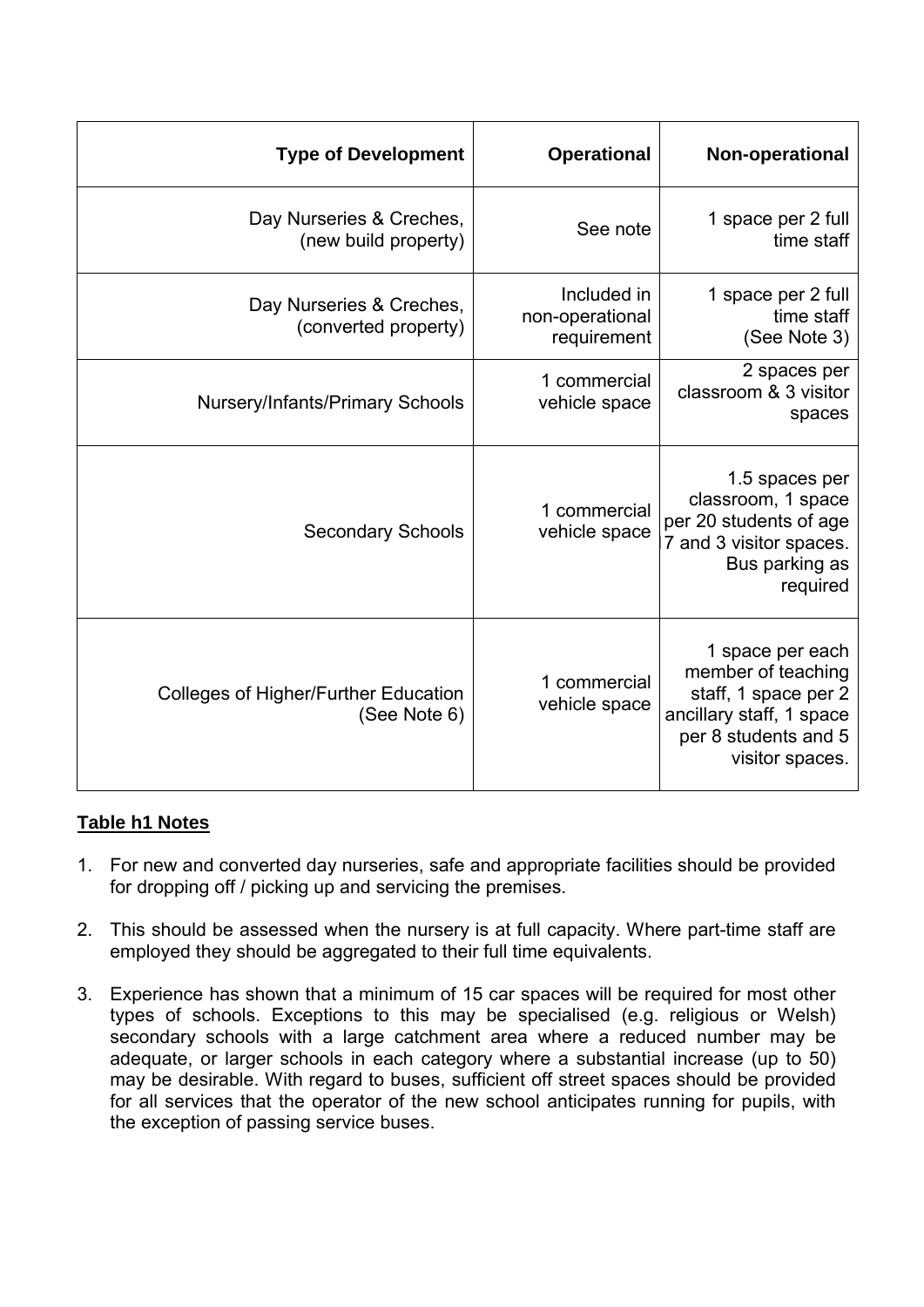- 4. In addition to the non-operational parking an area must be provided for the picking up and setting down of school children separate from the main pedestrian access/egress.
- 5. The parking area should include a facility for vehicles to turn without reversing. In exceptional circumstances a circulation/turning area remote from pupil circulation areas would be acceptable.
- 6. Where there is a high level of part-time (day release) students, the standard for Colleges of Higher Education/Universities is increased to 1 per 3 students.
- 7. Where the school is used for dual social and adult educational purposes, the use of hard playground surfaces for parking is acceptable.
- 8. Definitions of schools for the purposes of these standards:-

| Nursery-                                      | Pre school age-groups 3-5 often in converted residential<br>property. |
|-----------------------------------------------|-----------------------------------------------------------------------|
| Infants-                                      | Formal schools ages 3 to 7                                            |
| Primary-                                      | Schools for children in the range 5 or 7 to 11                        |
| Secondary-                                    | Age range 11 to 18                                                    |
| Colleges of Higher-<br>and Further Education. | Includes sixth form colleges                                          |

- 9. Appropriate provision must be made for use by disabled people
- 10. Appropriate provision must be provided for parental drop off/pick up of children as dictated by local circumstances and any school travel plan. Drop off areas must be located so that the safety of pupils walking or cycling to school is not jeopardised.

#### **Cycle Parking Guidelines**

- 1. Short stay parking and long stay parking is considered separately in the following tables. Short stay parking addresses the needs of customers or other visitors to a development, whereas long stay parking is applicable to the needs of staff. Staff should also be encouraged to cycle to work by the provision of additional facilities such as lockers, changing areas and showers. Covered cycle parking stands can also be an important element in encouraging the use of cycles.
- 2. Cycle parking should be located in a safe, secure and convenient location. Care should also be taken to ensure that cycle parking facilities are not located where they may obstruct pedestrians, disabled persons and particularly people with sight problems.
- 3. Appropriate signing should always be provided to indicate the location of short-term cycle parking.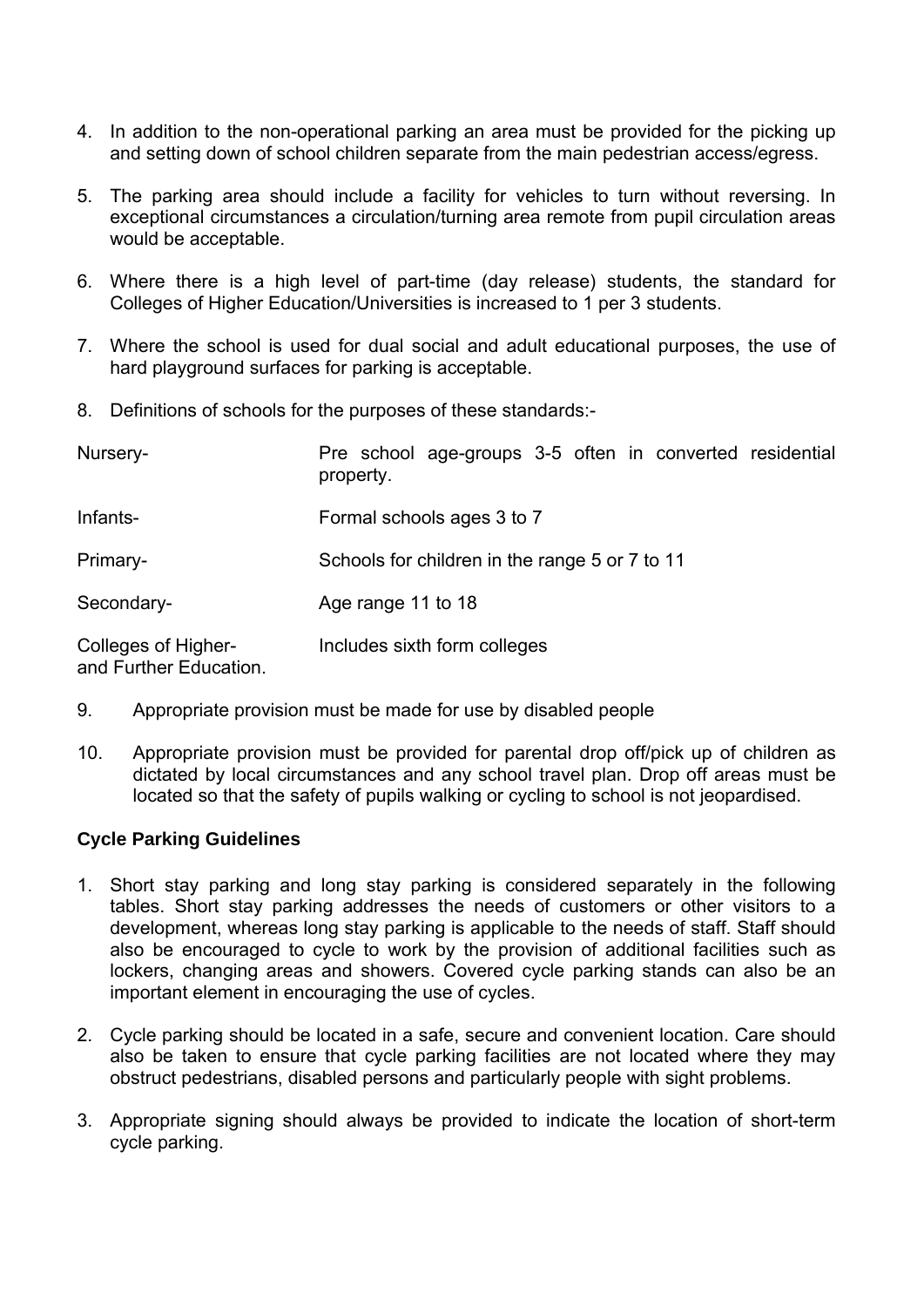- 4. For reasons of security, cycle parking facilities should be located in areas that are visible and therefore allow for informal surveillance. In certain instances this could need to be supplemented through the introduction of CCTV or other security means.
- 5. Guidance on the design of cycle parking is available in the DfT Traffic Advisory Leaflet 5/02 "Key Elements of Cycle Parking" and in Sustrans Information Sheet FF37 "Cycle Parking".
- 6. All residential developments must be accessible by cycles and cycle storage must be a factor of dwelling design. In appropriate circumstances, convenient communal facilities may be provided. Guidance on this subject is available within Manual for Streets.
- 7. Where a development is located within a commercial centre and it is not appropriate for a particular reason to provide cycle parking facilities, the developer should be asked to provide a financial contribution towards the provision of sustainable transport.
- 8. The provision of facilities for cyclists should be specifically considered whenever a Travel Plan is accepted.

| <b>TYPE OF DEVELOPMENT</b>                      | <b>CYCLE PARKING PROVISION</b> |                                   |
|-------------------------------------------------|--------------------------------|-----------------------------------|
|                                                 | Long Stay                      | <b>Short Stay</b>                 |
| a) Residential                                  |                                |                                   |
| Apartments                                      | 1 stand per 5<br>bedrooms      | No requirement                    |
| Purpose built student                           |                                | No requirement                    |
| accommodation                                   | 1 stand per 2                  |                                   |
|                                                 | bedrooms                       | 1 stand per 20 bed                |
| Self contained elderly persons<br>accommodation |                                | spaces                            |
|                                                 | 1 stand per 20 bed<br>spaces   |                                   |
|                                                 |                                |                                   |
| b) Offices                                      |                                |                                   |
| <b>Offices</b>                                  | 1 stand per $200m^2$           | 1 stand per<br>1000m <sup>2</sup> |
| <b>Call Centres</b>                             | 1 stand per $150m^2$           | 1 stand per<br>1000m <sup>2</sup> |
| <u>c) Shops</u>                                 |                                |                                   |
| Shops $\leq 200$ m <sup>2</sup>                 | 1 stand per $100m^2$           | 1 stand per 100m <sup>2</sup>     |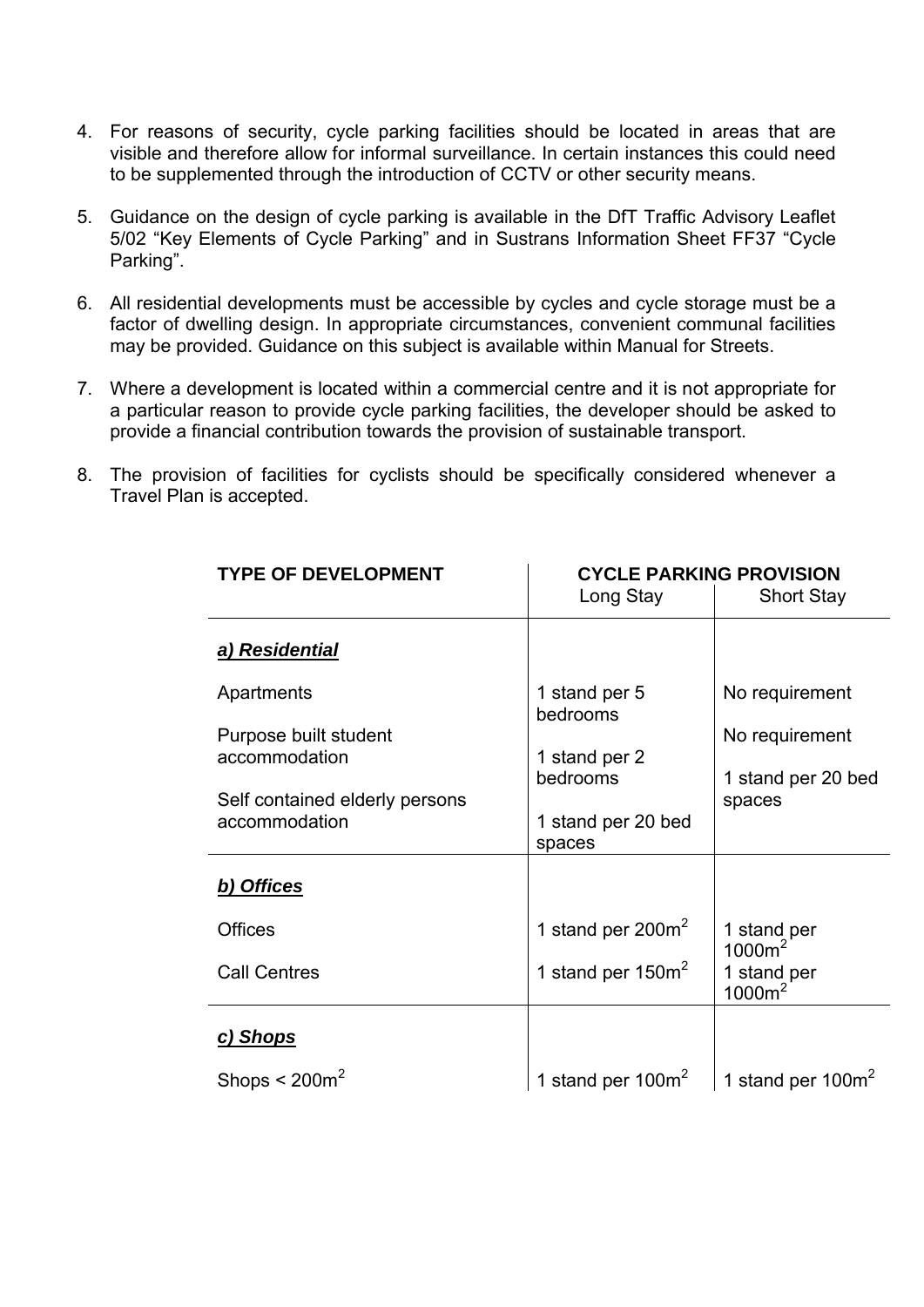| Shops $201m^2 - 1,000m^2$ :<br>Food<br>Non-food              | 1 stand per $500m^2$<br>1 stand per $500m2$ | 1 stand per 500m <sup>2</sup><br>1 stand per 750m <sup>2</sup> |
|--------------------------------------------------------------|---------------------------------------------|----------------------------------------------------------------|
| Supermarkets                                                 | 1 stand per $500m^2$                        | 1 stand per 500m <sup>2</sup>                                  |
| d) Retail Warehousing                                        |                                             |                                                                |
| Non-food<br>Retail Warehousing:                              | 1 stand per $500m^2$                        | 1 stand per<br>1000m <sup>2</sup>                              |
| Cash & Carry Warehousing                                     | 1 stand per $500m^2$                        | No requirement                                                 |
| Open Air Markets                                             | 1 stand per 500m <sup>2</sup>               |                                                                |
| Garages                                                      | 1 stand per $250m^2$                        | 1 stand per $500m2$                                            |
| <b>Car Sales Premises</b>                                    | 1 stand per $1000m^2$                       | No requirement<br>No requirement                               |
| e) Industry and Industrial<br><b>Warehousing</b><br>Industry | 1 stand per $500m^2$                        | 1 stand per<br>1000m <sup>2</sup>                              |
| Industrial Warehouses & Storage<br>Centres                   | 1 stand per $500m^2$                        | No requirement                                                 |
| f) Places of Entertainment                                   |                                             |                                                                |
| Commercial<br><b>Assembly Halls:</b>                         | 1 stand per 10 staff                        | 1 stand per 40<br>seats                                        |
| Social                                                       | Incl. in short term                         | 1 stand per 30 $m2$                                            |
| Cinemas, Theatres & Conference<br>Centres                    | 1 space per 10 staff                        | 1 stand per 30<br>seats                                        |
| <b>Stadia</b>                                                | 1 space per 10 staff                        | 1 stand per 100<br>seats                                       |
| g) Hotels and Restaurants                                    |                                             |                                                                |
| <b>Hotels &amp; Public Houses</b>                            | 1 stand per 5<br>bedrooms                   | 1 stand per $40m^2$<br>of public floor<br>space                |
| Restaurants & Cafes (All types)                              | 1 stand per 10 staff                        | No requirement                                                 |
| h) Community Establishments                                  |                                             |                                                                |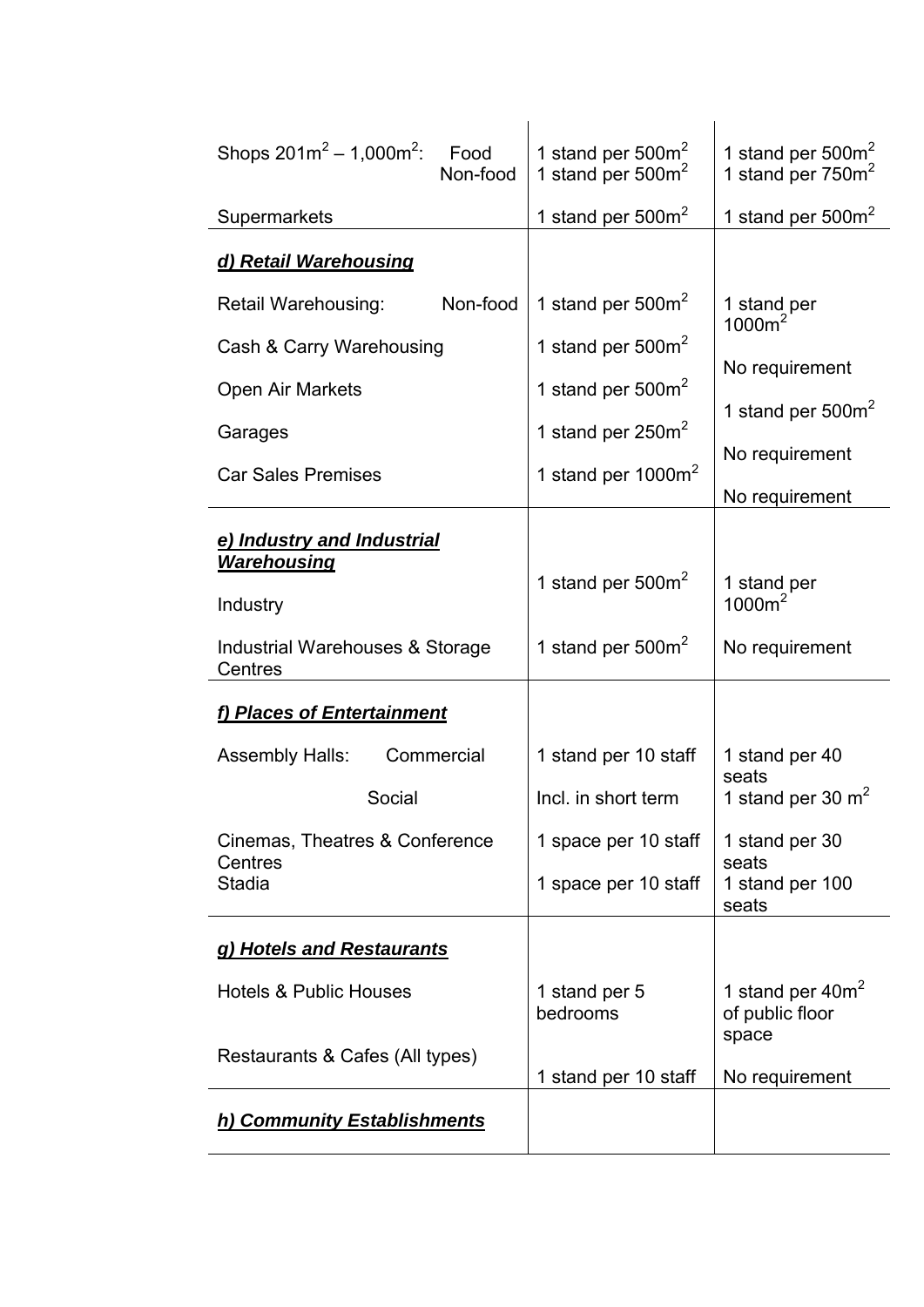| Hospitals                          | 1 stand per 20 beds                                            | 1 stand per 20<br>beds                          |
|------------------------------------|----------------------------------------------------------------|-------------------------------------------------|
| Health Centres & Surgeries         | Incl. in short term                                            | 1 stand per<br>consulting room                  |
| Churches & Places of Worship       | Incl. in short term                                            | 1 stand per $50m^2$<br>of public floor<br>space |
| <b>Public Leisure Centres</b>      | 1 stand per 10 staff                                           | 1 stand per $50m2$<br>of public floor<br>space  |
| <b>Fitness Clubs</b>               | 1 stand per 10 staff                                           | 1 stand per $25m2$<br>of public floor<br>space  |
| Leisure Clubs & Sports Clubs       | 1 stand per 10 staff                                           | 1 stand per 10<br>facility users                |
| Libraries                          | 1 stand per 10 staff                                           | 1 stand per $30m^2$<br>of public floor<br>space |
| i) Educational Establishments      |                                                                |                                                 |
| Day Nurseries & Creches            | Incl. in short term                                            | 1 stand /30<br>children                         |
| Nursery, Infants & Primary Schools | 1 stand per 5 staff<br>and 1 stand per 20<br>children          | 1 stand /100<br>children                        |
| Secondary Schools & Colleges of    |                                                                |                                                 |
| <b>Further Education</b>           | 1 stand per 5 staff<br>and 1 stand per 6<br>students of age 17 | 1 stand per 100<br>students                     |
| j) Transport Facilities            |                                                                |                                                 |
| Park & Ride and Car Parks          | 1 secure stand per<br>20 car park spaces                       | No requirement                                  |

# **Motorcycle Parking Guidelines**

- 1. Motorcycle parking should be located in a safe, secure and convenient location where other vehicles cannot encroach or obstruct the motorcycle parking area.
- 2. Motorcycles are prone to theft. For reasons of security, motorcycle parking facilities should be located in areas that are visible and therefore allow for informal surveillance.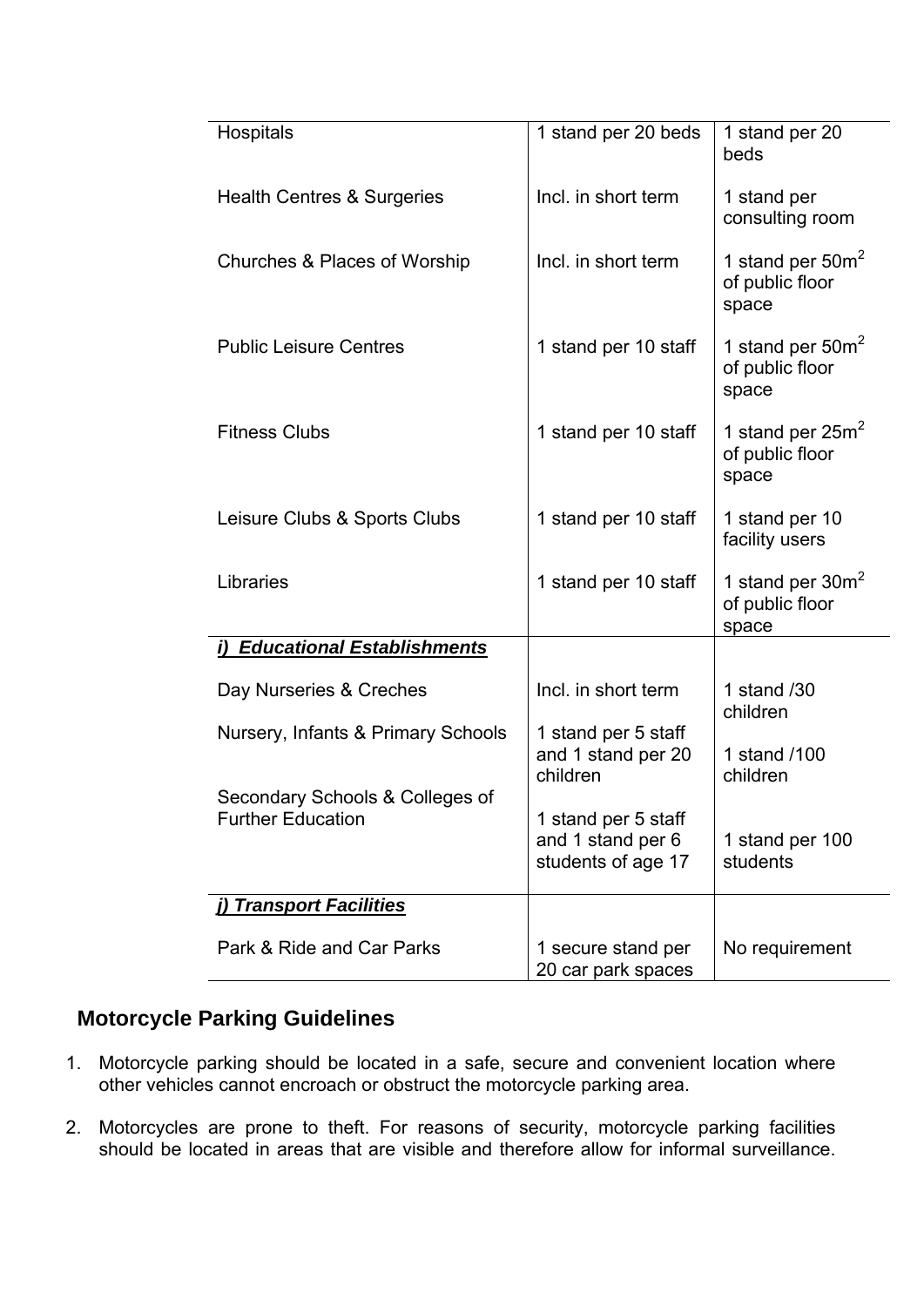Surrounding high walls or shrubbery should be avoided as they could provide cover for thieves. In certain instances the introduction of CCTV or other security means could be necessary. In particular these facilities should be located where other larger vehicles, such as vans, could not be used to steal the motorcycles.

- 3. Robust anchor points must be provided to lock the motor cycles to, but the design of the anchor points must be such that they are able to accommodate a wide range of motorcycle wheel sizes, but without affording easy leverage for bolt croppers or other equipment used for the purposes of theft. Care must also be taken to ensure that locking facilities do not present a trip hazard to pedestrians, disabled persons and particularly people with sight problems.
- 4. Covered motorcycle parking would clearly be of benefit to riders, particularly for long-term parking, as would the supply of convenient litter bins as riders have little space for carrying surplus articles. It is also important to consider the supply of lockers for storage of rider's protective clothing and helmets.
- 5. Motorcycle length and width dimensions are generally reduced when parked, as the front wheel will be turned to a locked position. The effective length and width vary between about 1600mm to 2300mm (length) and 650mm to 900mm (width). A bay size of 2.8m x 1.3m is recommended.
- 6. A further consideration is that of disabled riders. It is suggested that provision be made for disabled riders by way of special marked-out bays of increased size. Any rider experiencing reduced mobility and strength will benefit from extra room to position themselves to the side of their bike when manoeuvring or mounting. As the rider population ages, stiffness and reduced range of movement will make this a common issue.
- 7. Motorcycle parking bays should not be surfaced with bitumen based material as it can soften in hot weather, causing the stand of the motorcycle to sink and the bike to topple. Concrete surfaces should avoid this problem.
- 8. Further guidance is available in Manual for Streets.

| <b>TYPE OF DEVELOPMENT</b> | <b>MOTORCYCLE PARKING</b><br><b>PROVISION</b> |
|----------------------------|-----------------------------------------------|
| All classes of development | 5% of provision for car parking               |

# **Parking Guidelines for Disabled People**

It is recommended that appropriately positioned parking places, preferably within 50 metres of the facility served by the car park and which are adequate in size and number, shall be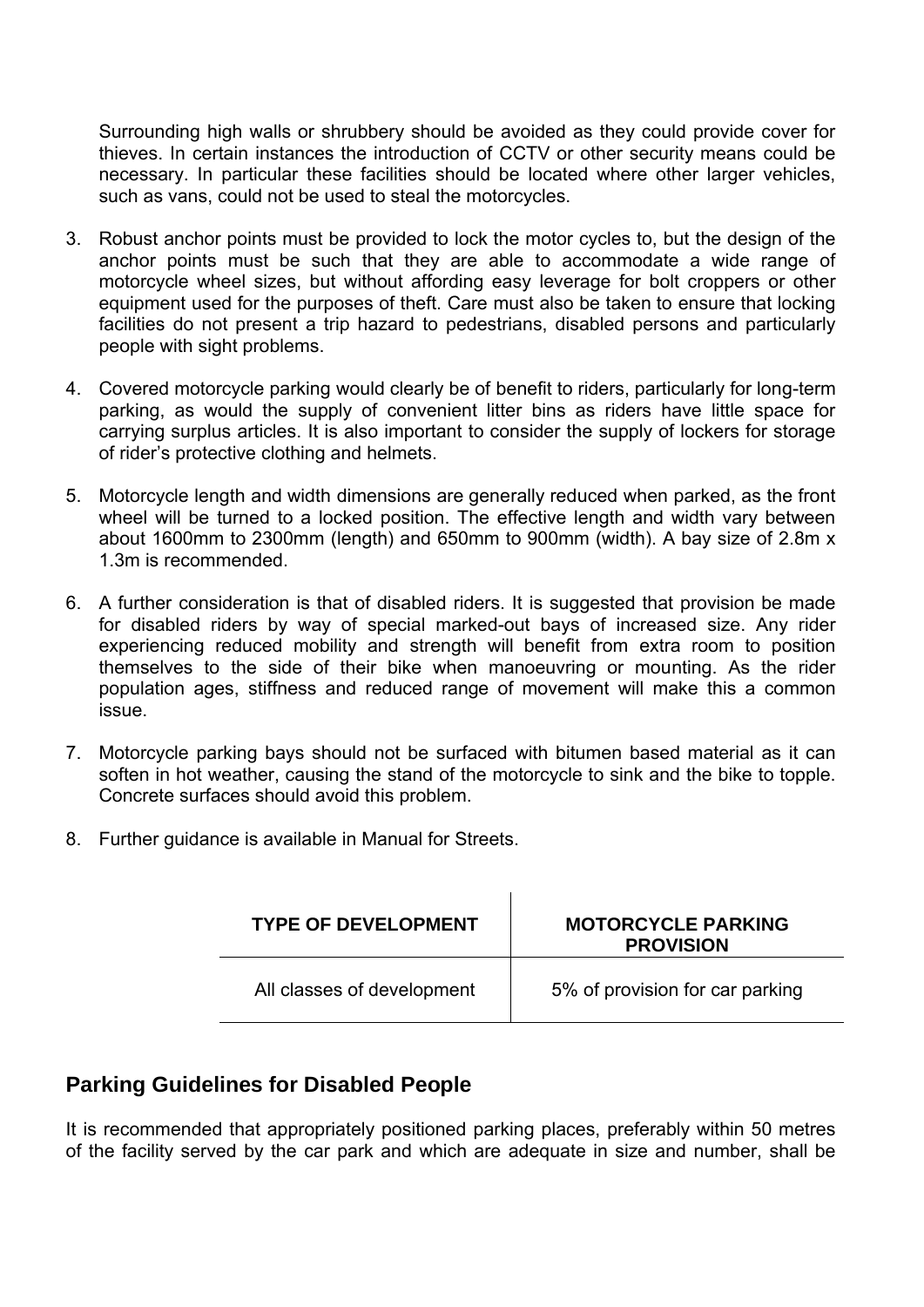provided for people with disabilities. The size of each parking place and level of provision should be in accord with the recommendations in the Department for Transport's document 'Inclusive Mobility', 'A Guide to Best Practice on Access to Pedestrian and Transport Infrastructure' (2002).

The recommended proportions of spaces for Blue Badge holders are:-

For car parks associated with existing employment premises;

2% of the total car park capacity, with a minimum of one space.

For car parks associated with new employment premises;

5% of the total car park capacity.

 For car parks associated with shopping areas, leisure or recreational facilities and places open to the general public;

> A minimum of one space for each employee who is a disabled motorist plus 6% of the total car park capacity for visiting disabled motorists.

For car parks associated with railway stations;

A minimum of one space for each railway employee who is a disabled motorist plus:

for a car park with fewer than 20 spaces, one disabled space

for a car park of 20 to 60 spaces, two disabled spaces

for a car park of 61 to 200 spaces, three disabled spaces

for a car park with more than 200 spaces, 4% of capacity plus four disabled spaces.

Disabled persons parking bays in off-street locations should be marked out with yellow lines and a yellow wheelchair symbol within the parking space. A sign, or if appropriate signs should be provided at the entrance to the car park to direct disabled motorists to designated parking spaces which, if the car park is not under cover, should also have raised signs at the head of the reserved bays. Signs inside the car park should show the most convenient way to the facilities served by the car park, with an approximate distance to those facilities. The marking out should comply with British Standard BS8300: 2001 'Design of buildings and their approaches to meet the needs of disabled people – Code of Practice' as well as to the recommendations of the Department for Transport's document 'Inclusive Mobility', 'A Guide to Best Practice on Access to Pedestrian and Transport Infrastructure' (2002).

On street disabled parking bays should be indicated by signs and marked out in full compliance with the Traffic Signs Regulations and General Directions (1994). Each bay